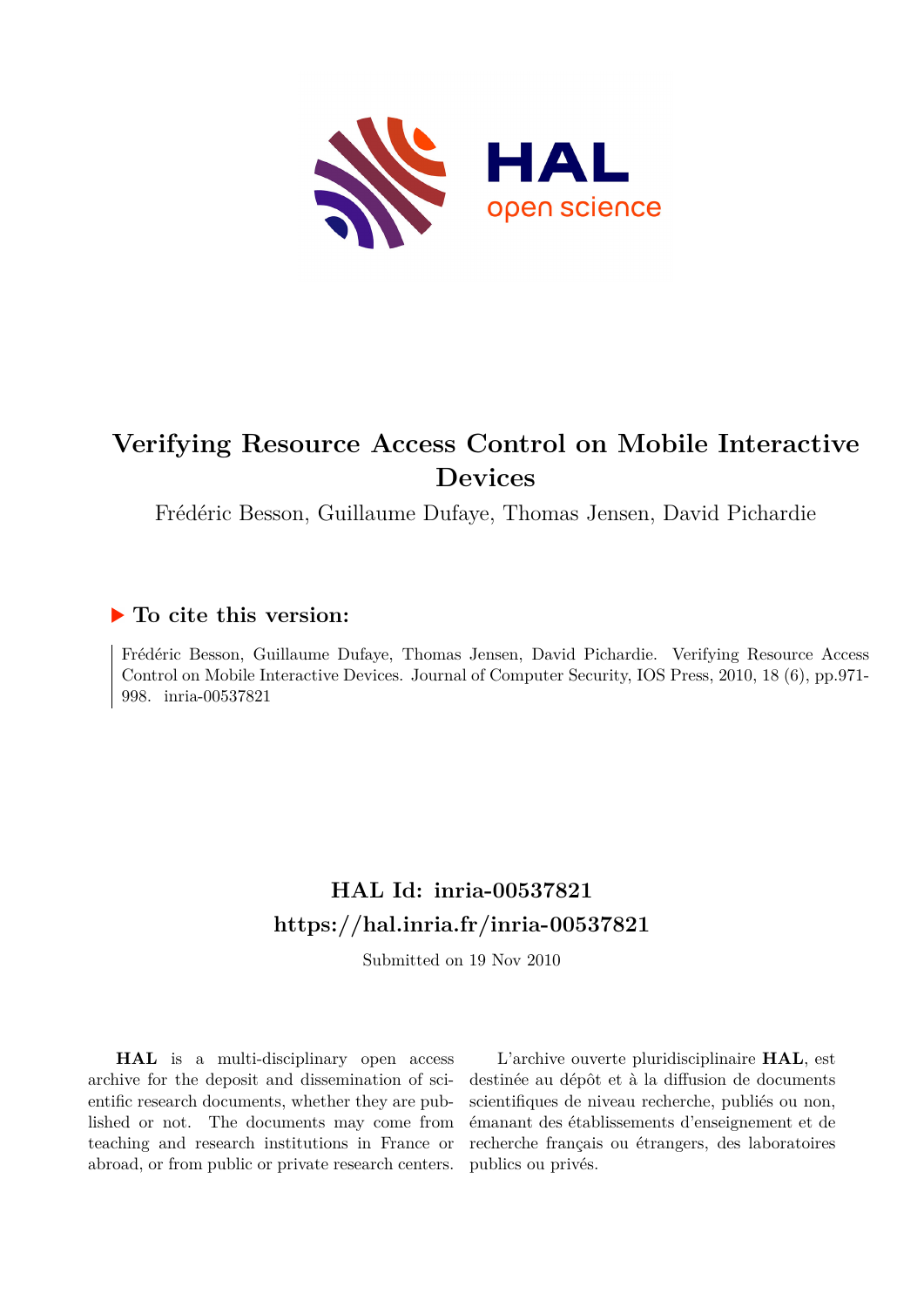# Verifying Resource Access Control on Mobile Interactive Devices

Frédéric Besson<sup>§</sup> Guillaume Dufay<sup>§</sup>⊗ Thomas Jensen<sup>‡</sup> David Pichardie§∗†

§ Inria Rennes, Campus de Beaulieu, 35042 Rennes Cedex, France

‡ CNRS, Campus de Beaulieu, 35042 Rennes Cedex, France

<sup>⋄</sup> Trusted Labs, 78000 Versailles, France

#### **Abstract**

A model of resource access control is presented in which the access control to resources can employ user interaction to obtain the necessary permissions. This model is inspired by and improves on the Java security architecture used in Java-enabled mobile telephones. We extend the Java model to include access control permissions with multiplicities in order to allow to use a permission a certain number of times. We define a program model based on control flow graphs together with its operational semantics and provide a formal definition of the basic security policy to enforce *viz* that an application will always ask for a permission before using it to access a resource. A static analysis which enforces the security policy is defined and proved correct. A constraint solving algorithm implementing the analysis is presented.

## **1 Introduction**

Availability of services and resources has been identified as a fundamental property of information system security, together with confidentiality and integrity. One of the principal techniques that helps ensuring availability is dynamic monitoring of how processes consume their allocated resources, as *e.g.*, the resource allocation model for denial of service developed by Millen [15]. In this model, a trusted resource monitor maintains a resource allocation matrix which records for each process and each resource, how many units of the resource are currently allocated to the process. Prior to consuming a resource, the monitor verifies that the necessary resources have indeed been allocated to the process. This guarantees that no process will attempt to consume more resources than it has been allocated.

The purpose of this article is to transpose this process-oriented resource allocation model to a more programming language-oriented model in which the operations for resource manipulation becomes part of a high-level programming language. The goal is to provide a technique

<sup>∗</sup>Corresponding author.

<sup>†</sup>This work was partly funded by the IST-FET programme of the European Commission, under the IST-2005-015905 MOBIUS project and by the ANR-SETI-06-010 grant.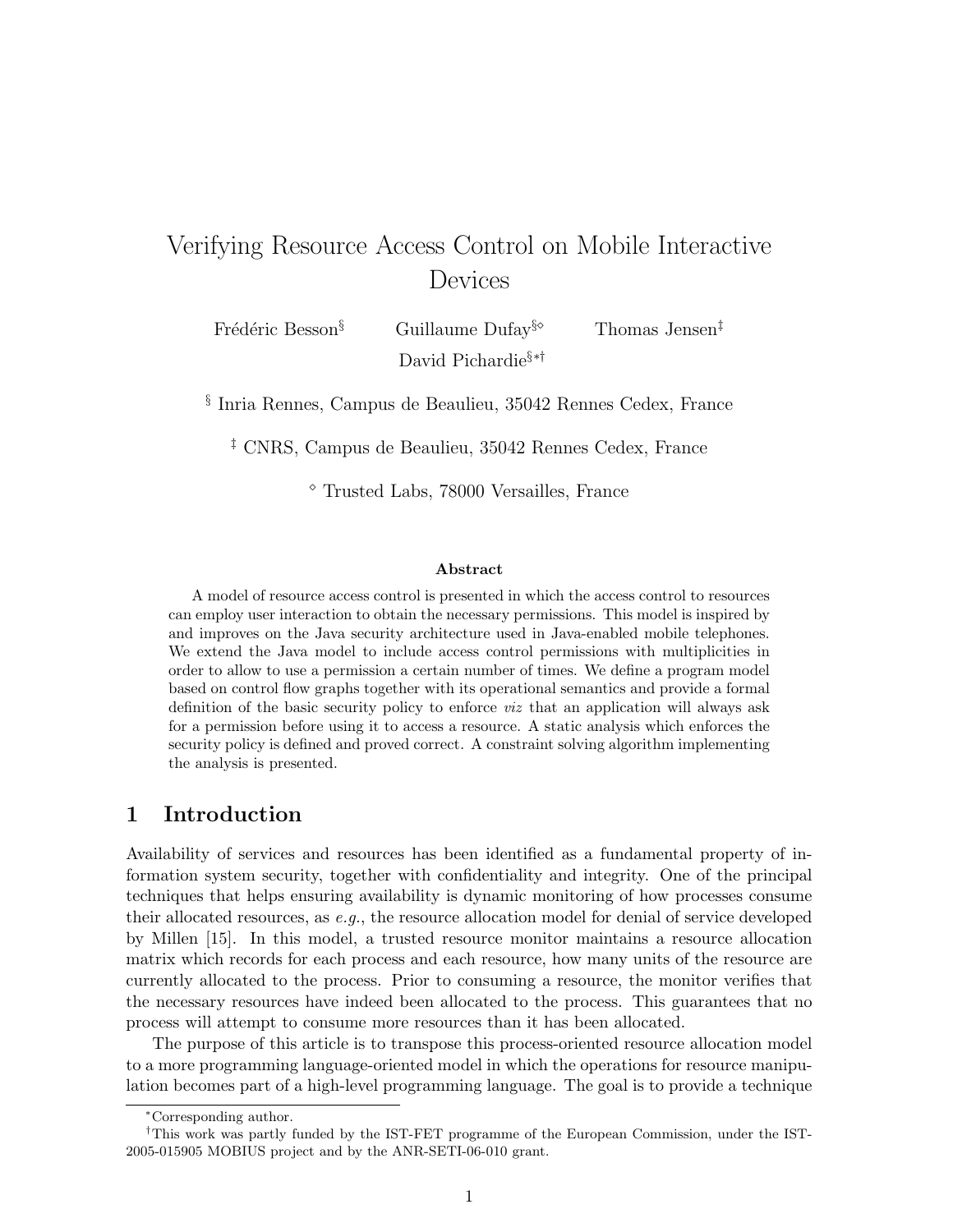for reasoning about such resource-aware programs and for proving *statically* that a particular program does not attempt to use more resources than it has been allocated. This is the major difference with respect to the dynamic monitoring approach cited above. More accurately, we will propose a model in which static verification is mixed with dynamic allocation and monitoring to offer the most flexible programming possible.

Access control to resources is traditionally described by a model in which an access control matrix specifies the actions that a subject (program, user, applet, . . . ) is allowed to perform on a particular object. The language-based access control mechanisms proposed recently for languages such as Java and C# have added a dynamic aspect to this model: applets can be granted permissions temporarily and the outcome of an access control depends on both the set of currently held permissions and the state of the machine. The most studied example of this phenomenon is the stack inspection of Java (and the stack walks of C♯) together with the *privileged method calls* by which an applet grants all its permissions to its callers for the duration of the execution of a particular method call, see *e.g.* [3, 7, 10, 13]. Another example is the security architecture for embedded Java on mobile telephones, defined in the Mobile Information Device Profile (MIDP) [23] for Java, which uses interactive querying of the user to grant permissions on-the-fly to the applet executing on a mobile phone so that it can make internet connections, access files, send SMSs *etc*. An important feature of the MIDP model are the "one-shot" permissions that can be used once for accessing a resource. This quantitative aspect of permissions raises several questions of how such permissions should be modeled (*e.g.*, "do they accumulate?" or "which one to choose if several permissions apply?") and how to program with such permissions in a way that respects both usability and security principles such as Least Privilege [20] and the security property stated below.

In this article, we present a formal model of resource access control mechanisms with the purpose of developing a semantically well-founded and more general replacement for the Java MIDP model. We propose a semantics of the programming constructs used in the model and a logic for reasoning about the flow of permissions in programs using these constructs. The basic security property that we aim to prove for an application is that *a program will never access a resource for which it does not have permission.* This property can be established by inserting dynamic (run-time) checks that monitor the execution and examine the available permissions before each resource access. However, such dynamic monitoring has two drawbacks. First, it incurs an over-head in execution time—this is likely to be modest for the monitoring in question. Second, and more importantly, when an illegal access is detected a security exception is raised and must be dealt with, interrupting the normal execution of the application. While this does not jeopardize the security of the application as such, it is undesirable from a usability point of view. For these reasons, we propose to develop an access control model that allows to analyse and verify statically (*i.e.*, before execution) that an application will acquire all the permissions necessary for its execution.

The notion of permission is central to our model. Permissions have an internal structure (formalised in Section 3) that describes the actions that they enable and the set of objects to which they apply. The "one-shot" permissions from Java MIDP (presented in Section 2) have motivated a generalisation in which permissions now have *multiplicities*, stating how many times the given permission can be used. Multiplicities are important for controlling resource accesses that have a cost, such as sending of certain text messages and connections to certain network services on mobile telephones. In addition, adding a specific *zero* multiplicity allows to extend the MIDP model with revocation of permissions.

The security model we propose has two basic constructs for manipulating permissions: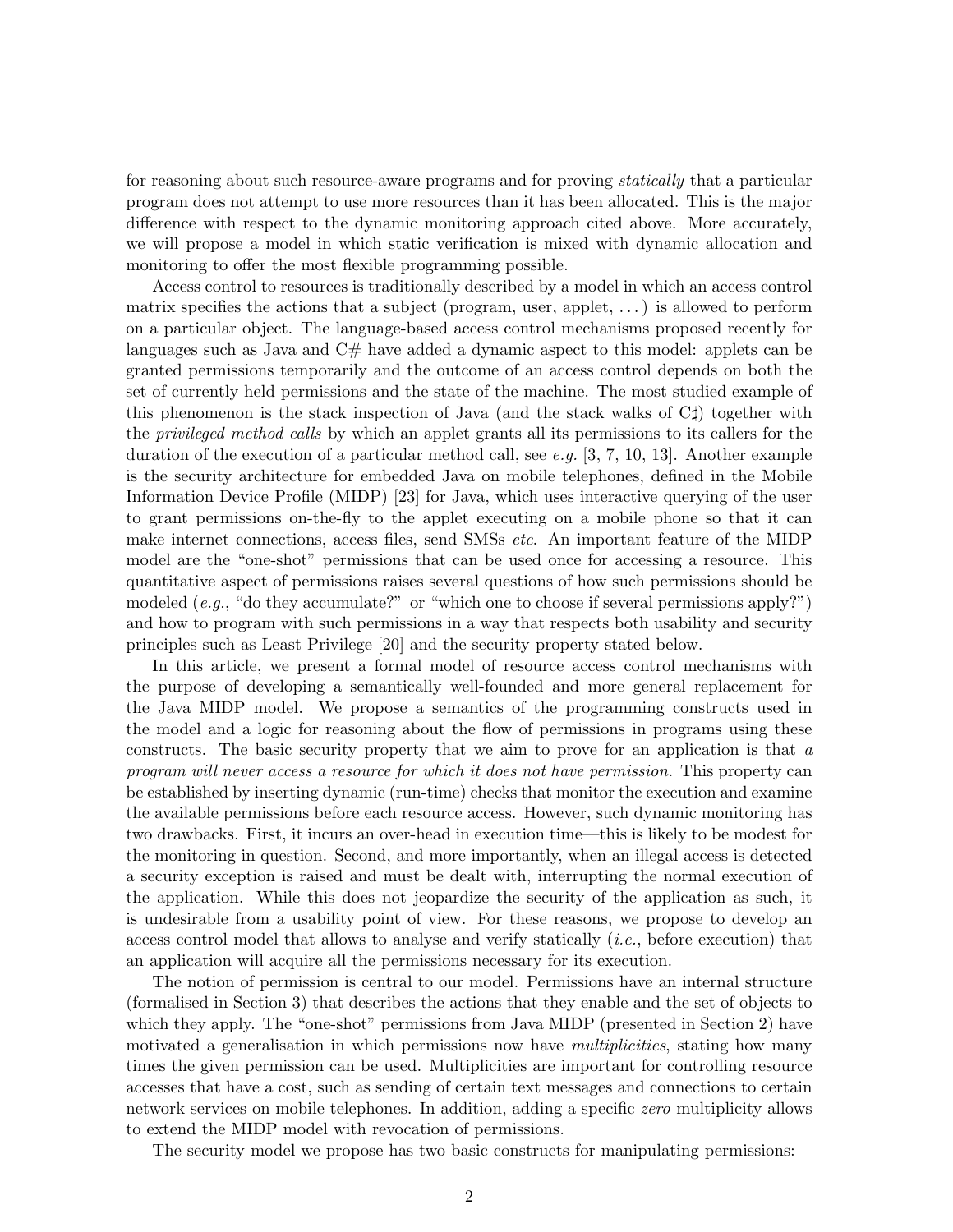

Figure 1: Left: current MIDP permissions. Right: new permission model

- grant models the interactive querying of the user, asking whether he grants a particular permission with a certain multiplicity to the applet, and
- consume models the access to a method which requires (and hence consumes) permissions.

An important feature of the new model we propose is that an application can request one or more permissions in advance instead of having to ask permission just before consuming it, as it currently happens in the MIDP access control model based on the "one-shot" permissions. For example, in our model it is possible for a user to grant an applet the permission to send 3 SMSs during a transaction. Figure 1 illustrates the difference between the two models with control flow graph example. To the left, a grant precedes directly consume whereas to the right we ask for a number of  $p_1$  permissions in advance which are then consumed in the loop without any further user interaction

The choice of where to insert requests for user-granted permissions now becomes important for the usability of an applet and has a clear impact on its security. We provide a static analysis that will verify automatically that a given choice of placement will ensure that an applet always has the permissions necessary for its further execution. The analysis is developed by integrating the grant and consume constructs into a program model based on control-flow graphs. The model and its operational semantics is presented in Section 4. In this section, we also formally define what it means for an execution trace (and hence for a program) to respect the basic security property. Section 5 defines a constraint-based static analysis for safely approximating the flow of permissions in a program with the aim of computing what permissions are available at each program point. The correctness of this analysis is established in Section 6. Section 7 describes how to solve the constraints produced by the analysis. Section 8 describes related formal models and verification techniques for languagebased access control and Section 9 concludes.

The present article is an extended and improved version of [6]. Apart from providing more explanations in general, the present article extends the program model to handle permission management inside loop structures and proposes an analysis that is more precise than the analysis proposed in *loc. cit.* in the way that exceptions are handled.

# **2 The Java MIDP security model**

The Java MIDP programming model for mobile telephones [23] proposes a thoroughly developed security architecture which is the starting point of our work. In the MIDP security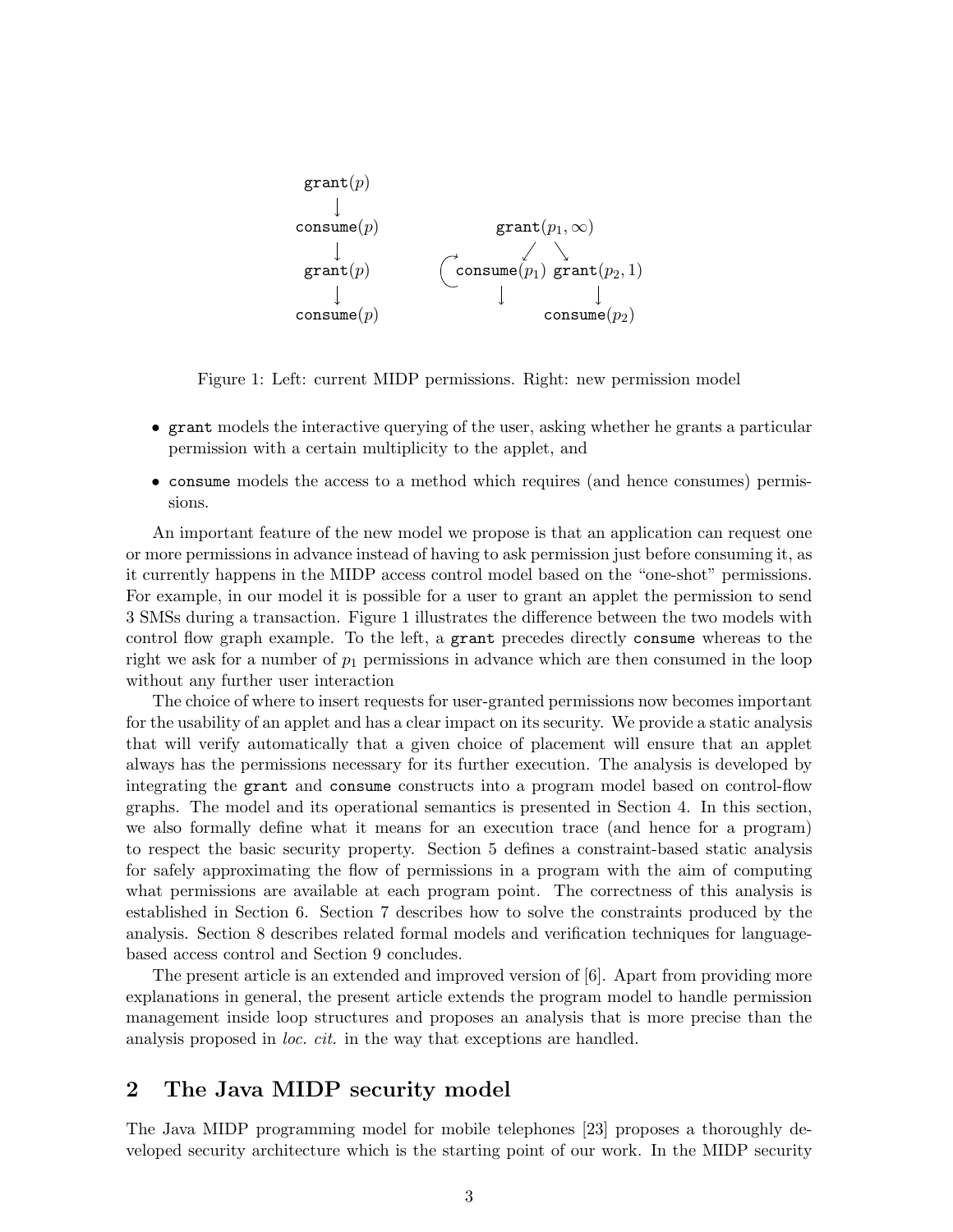model, applications (called *midlets* in the MIDP jargon) are downloaded and executed by a Java virtual machine. Midlets are made of a single archive (a jar file) containing complete programs. At load time, the midlet is assigned a protection domain which determines how the midlet can access resources. It can be seen as a labelling function which classifies a resource access as either allowed or user.

- allowed means that the midlet is granted unrestricted access to the resource;
- user means that, prior to an access, an interaction with the user is initiated in order to ask for permission to perform the access and to determine how often this permission can be exercised. Within this protection domain, the MIDP model operates with three possibilities:
	- **–** blanket: the permission is granted for as long as the midlet remains installed;
	- **–** session: the permission is granted for as long as the midlet is running;
	- **–** oneshot: the permission is granted for a single use.

The oneshot permissions correspond to dynamic security checks in which each access is protected by a user interaction. This clearly provides a secure access to resources but the potentially numerous user interactions are at the detriment of the usability and makes social engineering attacks easier. For example, the user may be overwhelmed by innocuous requests, and then (when she is no longer taking them seriously) asked for permission on a costly resource like sending a message to a premium number. At the other end of the spectrum, the allowed mode which gets granted through signing provides a maximum of usability but leaves the user with absolutely no assurance on how resources are used, as a signature is only a certificate of integrity and origin.

In the following we will propose a security model which extends the MIDP model by introducing permissions with multiplicities and by adding flexibility to the way in which permissions are granted by the user and used by applications. In this model, we can express:

- the allowed mode and blanket permissions as initial permissions with multiplicity  $\infty$ ;
- the session permissions by prompting the user at application start-up whether he grants the permission for the session and by assigning an infinite number of the given permission;
- the oneshot permissions by prompting the user for a permission with a grant just before consuming it with a consume.

The added flexibility is obtained by allowing the programmer to insert user interactions for obtaining permissions at any point in the program (rather than only at the beginning and just before an access) and to ask for a batch of permissions in one interaction. The added flexibility can be used to improve the usability of access control in a midlet but will require formal methods to ensure that the midlet will not abuse permissions (security concern) and will be granted sufficient permissions by the programmer for a correct execution (usability concern). Another feature enabled in the extended model is the ability to *revoke* permissions which is not present in the current MIDP model. We return to this point at the end of Section 3.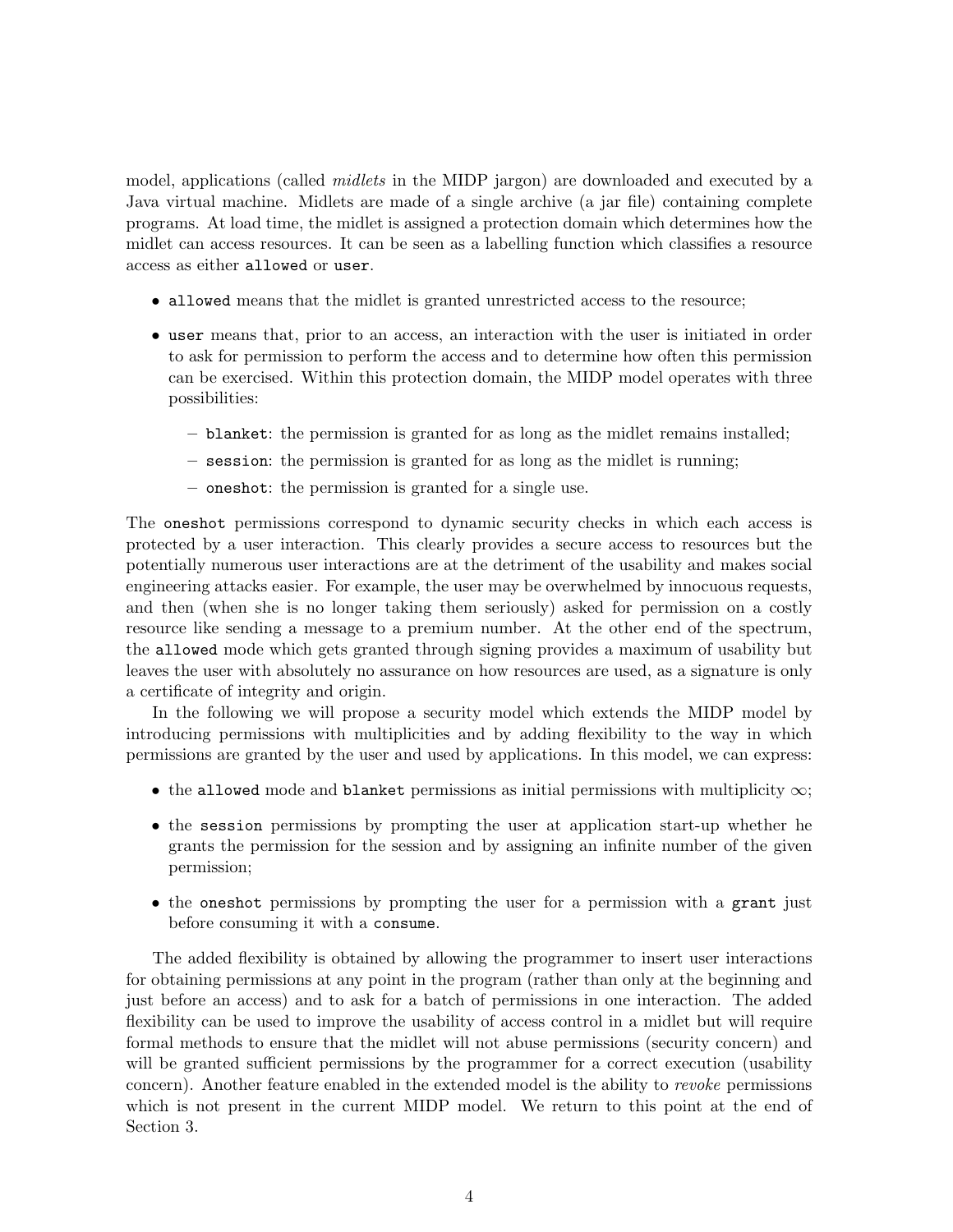# **3 The structure of permissions**

In classical access control models, permissions held by a subject (user, program, . . . ) authorise certain *actions* to be performed on certain *resources*. Such permissions can be represented as a relation between actions and resources. To obtain a better fit with access control architectures such as that of Java MIDP we combine this permission model with multiplicities and resource types, in a way inspired by the resource allocation matrices used by Millen in his resource allocation model [15]. However, we add more structure to the set of resources. Concrete MIDP permissions are strings whose prefixes encode package names and whose suffixes encode a specific permission. For instance, one finds permissions javax.microedition.io. Connector.http and javax.microedition.io.Connector.sms.send which enable applets to make connections using the http protocol or to send a SMS, respectively. Thus, permissions are structured entities that for a given resource type define which actions can be applied to which resources of that type and how many times.

To model this formally, we assume given a set ResType of resource types. For each resource type rt there is a set of resources  $Res_{rt}$  of that type and a set of actions  $Act_{rt}$  applicable to resources of that type. We incorporate the notion of multiplicities by attaching to a set of actions a and a set of resources r a multiplicity m indicating how many times actions a can be performed on resources from  $r$ . Multiplicities are taken from the ordered set:

$$
Mul \stackrel{\triangle}{=} (\mathbb{N} \cup \{\perp_{Mul}, \infty\}, \leq).
$$

The 0 multiplicity represents absence of a given permission and the  $\infty$  multiplicity means that the permission is permanently granted. The  $\perp_{Mul}$  multiplicity represents an error arising from trying to decrement the 0 multiplicity. We define the operation of decrementing a multiplicity as follows:

$$
m-1 = \begin{cases} \infty & \text{if } m = \infty \\ m-1 & \text{if } m \in \mathbb{N}, m \neq 0 \\ \perp_{Mul} & \text{if } m = 0 \text{ or } m = \perp_{Mul} \end{cases}
$$

Several implementations of permissions include an *implication ordering* on permissions. One permission implies another if the former allows to apply a particular action to more resources than the latter. However, the underlying object-oriented nature of permissions imposes that only permissions of the same resource type can be compared. We capture this in our model by organising permissions as a dependent product of permission sets for a given resource type.

**Definition 1** (Permissions)**.** *Given a set* ResType *of resource types and* ResType*-indexed families of resources*  $Res_{rt}$  *and actions*  $Act_{rt}$ *, the set of atomic permissions*  $Perm_{rt}$  *is defined as:*

$$
Perm_{rt} \stackrel{\triangle}{=} (\mathcal{P}(Res_{rt}) \times \mathcal{P}(Act_{rt})) \cup \{\perp\}
$$

*relating a type of resources with the actions that can be performed on it*<sup>1</sup>. The element  $\perp$ *represents an invalid permission. By extension, we define the set of permissions* Perm *as the dependent product:*

$$
Perm \stackrel{\triangle}{=} rt \in ResType \rightarrow Perm_{rt} \times Mul
$$

<sup>&</sup>lt;sup>1</sup>In the following, we use regular expressions to denote sets of resources (files, telephone numbers *etc*).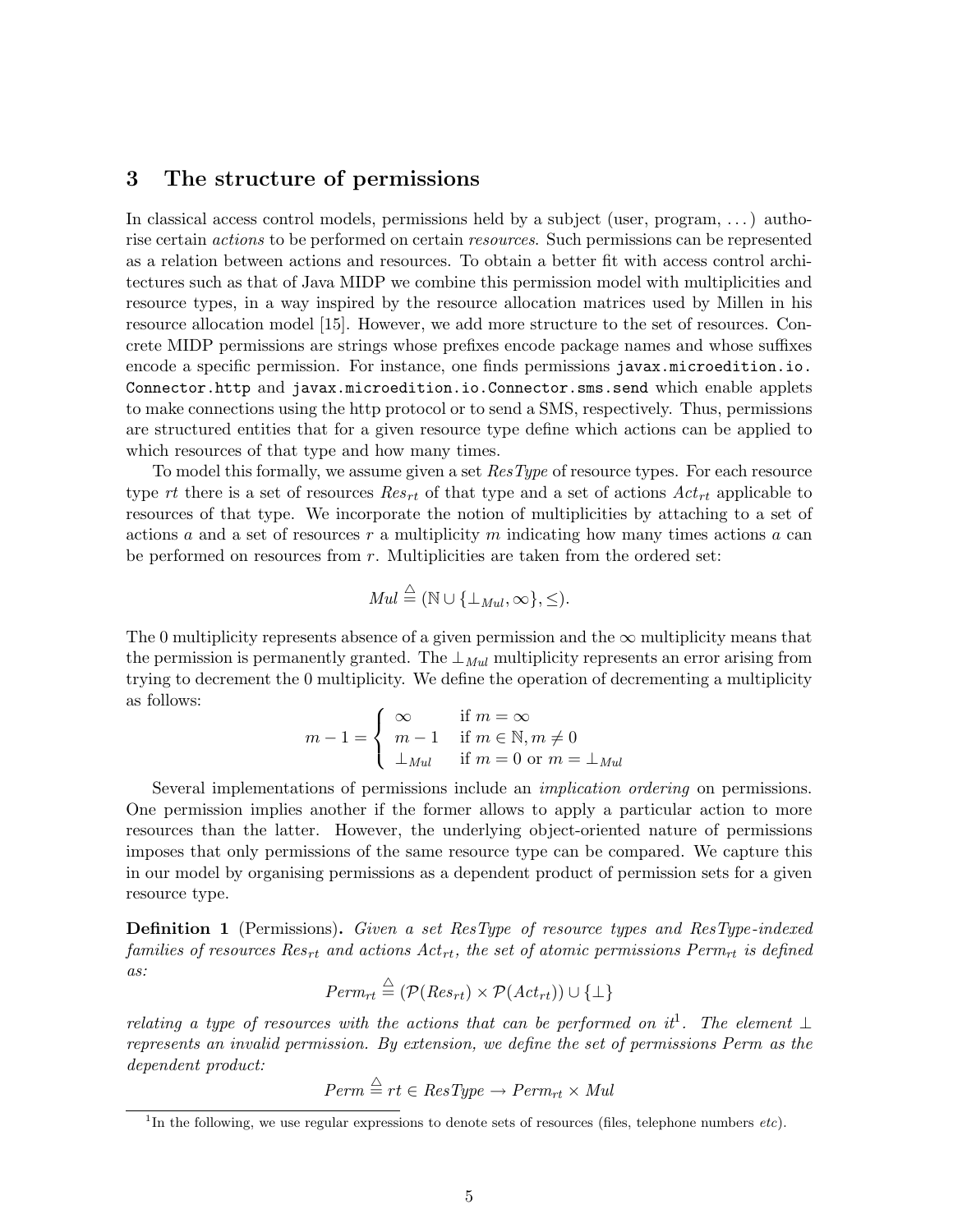*relating for all resource types an atomic permission and a multiplicity stating how many times it can be used.*

*For*  $\rho \in$  Perm and  $rt \in$  ResType, we use the notations  $\rho(rt)$  to denote the pair of atomic *permissions and multiplicities associated with*  $rt$  *in*  $\rho$ *. Similarly,*  $\mapsto$  *is used to update the permission associated to a resource type,* i.e.,  $(\rho [rt \rightarrow (p, m)])(rt) = (p, m)$ *.* 

**Example 1.** *Given two resource types CheapSMS and ExpensiveSMS*  $\in$  *ResType, the permission*  $\rho \in Perm$  *defined by* 

 $[CheapSMS \rightarrow ((+1800*, \{send\}), 2), ExpressiveSMS \rightarrow ((0033*, \{send\}), 1)]$ 

*grants two accesses to a send action of the resource* +1800\* *(phone number starting with* +1800 *) of type* CheapSMS *and one access to the send action of an expensive* SMS *on a number starting with 0033.*

Notice that this way of modeling permissions imposes a restriction on how the granting of permissions can be expressed. In particular, it is not possible to express permission to send, say, two SMSs to number  $n_1$  and three SMSs to number  $n_2$  if  $n_1$  and  $n_2$  belong to the same resource type SMS, say. In this case, either permission can be granted to send five messages to the set of resources  $\{n_1, n_2\}$  of type SMS or different resource types must be introduced to distinguish  $n_1$  and  $n_2$ .

**Definition 2.** *The partial order*  $\subseteq_p \subseteq \text{Perm} \times \text{Perm}$  *on permissions is given by* 

$$
\rho_1 \sqsubseteq_p \rho_2 \stackrel{\triangle}{=} \forall rt \in ResType \quad \rho_1(rt) \sqsubseteq \rho_2(rt)
$$

 $where ⊆ is the product of the subset ordering ⊆<sub>rt</sub> on Perm<sub>rt</sub> and the ≤ ordering on multiple$ *ities.*

Intuitively, being higher up in the ordering means having more permissions to access a larger set of resources. For example,

 $[Express we SMS \rightarrow ((0033*, \{send\}), 1)] \sqsubseteq [Expressive SMS \rightarrow ((*, \{send\}), 2)]$ 

The ordering induces a greatest lower bound operator  $\Box$ :  $Perm \times Perm \rightarrow Perm$  on permissions. For example, for  $\rho \in Perm$ 

$$
\rho[File \rightarrow ((/tmp/*, \{read, write\}), 1)] \sqcap \rho[File \rightarrow ((*/support/*, \{read\}), \infty)] = \rho[File \rightarrow ((/tmp/* /support/*, \{read\}), 1)]
$$

#### **Operations on permissions**

There are two operations on permissions that will be of essential use:

- consumption (removal) of a specific permission from a collection of permissions;
- update of a collection of permissions with a newly granted permission.

**Definition 3.** Let  $\rho \in Perm$ ,  $rt \in ResType$ ,  $p, p' \in Perm$ ,  $m \in Mul$  and assume that  $\rho(rt) = (p, m)$ . The operation consume :  $Perm_{rt} \rightarrow Perm \rightarrow Perm$  is defined by

$$
cosume(p')(\rho) = \begin{cases} \rho[rt \mapsto (p, m-1)] & \text{if } p' \sqsubseteq_{rt} p \\ \rho[rt \mapsto (\perp, m-1)] & \text{otherwise} \end{cases}
$$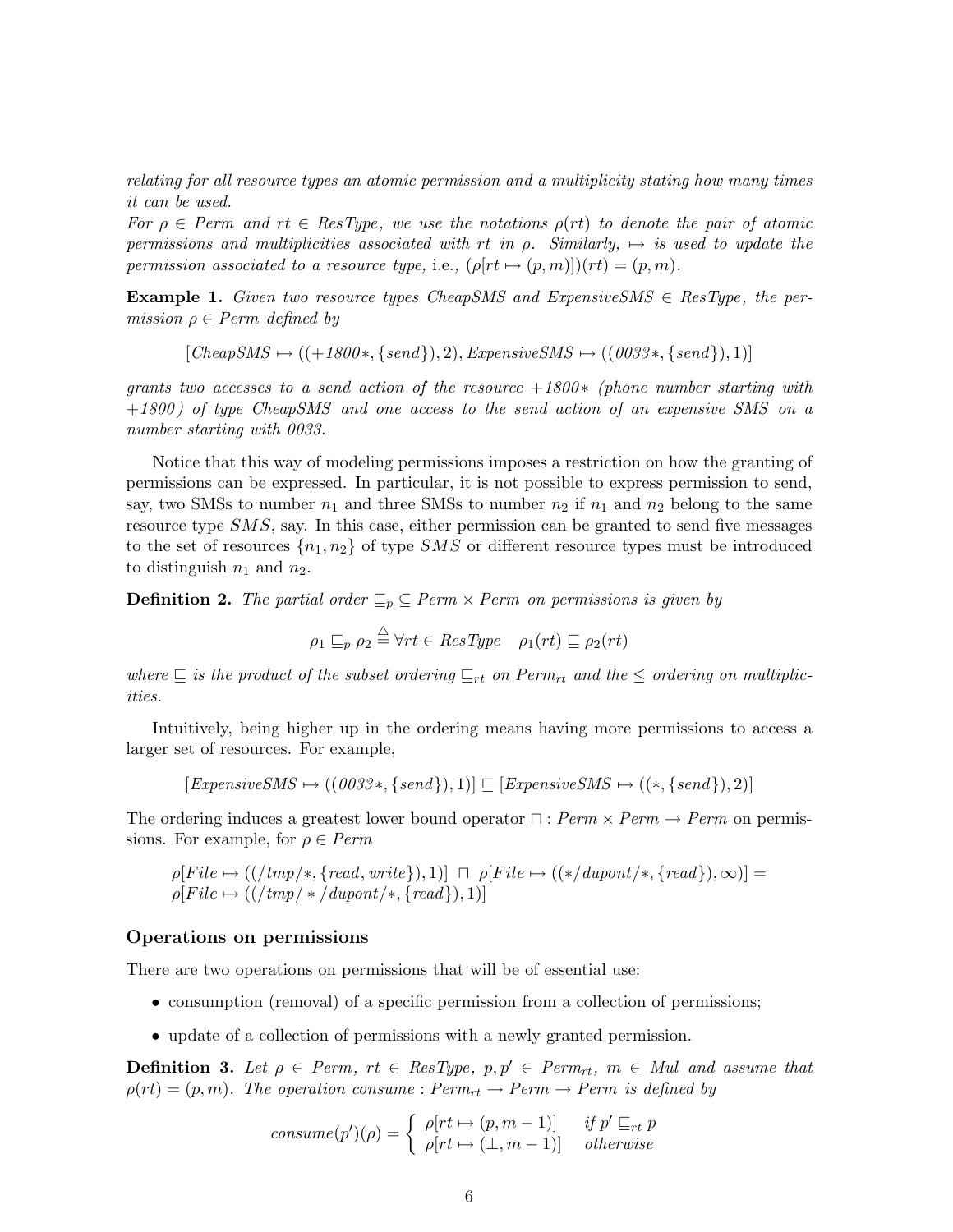There are two possible error situations when trying to consume a permission. Attempting to consume a resource for which there is no permission  $(p' \nsubseteq_{rt} p)$  is an error. Similarly, consuming a resource for which the multiplicity is zero will result in setting the multiplicity to  $\perp_{Mul}.$ 

**Definition 4.** *A permission*  $\rho \in Perm$  *is an error, written*  $Error(\rho)$ *, if:* 

$$
\exists rt \in ResType, \exists (p, m) \in Perm_{rt} \times Mul, \rho(rt) = (p, m) \land (p = \bot \lor m = \bot_{Mul}).
$$

Granting a number of accesses to a resource of a particular resource type is modeled by updating the component corresponding to that resource type.

**Definition 5.** Let  $\rho \in Perm$ ,  $rt \in ResType$ , the operation grant :  $Perm_{rt} \times Mul \rightarrow Perm$ Perm *for granting a number of permissions to access a resource of a given type is defined by*

$$
grant(p, m)(\rho) = \rho[rt \mapsto (p, m)]
$$

Notice that granting such a permission erases all previously held permissions for that resource type, *i.e.*, permissions do not accumulate. This is a design choice: the model forbids that permissions be granted for performing one task and then used later on to accomplish another. The *grant* operation could also add the granted permission to the existing ones rather than replace the corresponding one. Besides cumulating the number of permissions for permissions sharing the same type and resource, this would allow different resources for the same resource type. However, the consume operation becomes much more complex, as a choice between the overlapping permissions may occur. Analysis would require handling multisets of permissions.

A consequence of the fact that permissions do not accumulate is that our model can accommodate the *revocation* of permissions, by asking the user to grant zero permissions of a given type. As pointed out in Section 2, this is a difference with respect to the Java MIDP model. In particular, this enables the programmer to impose scope on permissions by inserting a grant instruction with null multiplicity at the end of the permission scope.

### **4 Program model**

In this section we present the formal definition of the permission usage of a program during its execution. We first present the control-flow graph model of programs, then explain how this kind of model can be generated from a real program and finally present the formal meaning of the term *safe execution* in such a model.

We model a program by a control-flow graph (CFG) that captures the manipulations of permissions (grant and consume), the handling of program loops, method calls and returns, and models the way that exceptions are thrown and handled in a language like Java. These operations are respectively represented by the instructions  $\texttt{grant}(p,m)$ ,  $\texttt{cosume}(p)$ ,  $\texttt{call}^i$ , return, throw $(ex)$ , with  $i \in \mathbb{N}$ ,  $ex \in EX$ ,  $rt \in ResType$ ,  $p \in Perm_{rt}$  and  $m \in Mul$ . This is an enriched version of the models used in previous work on modelling access control for Java [3, 7, 13]. The instruction call<sup>*i*</sup> combines the essential features of method calls and iteration into one idealized instruction. Its (non-deterministic) semantics is that it will call at a given point in the execution, a particular method k times with  $1 \leq k \leq i$ , unless an exception is raised. Ordinary method calls correspond to call<sup>i</sup> with  $i = 1$ . The throw(ex) instruction will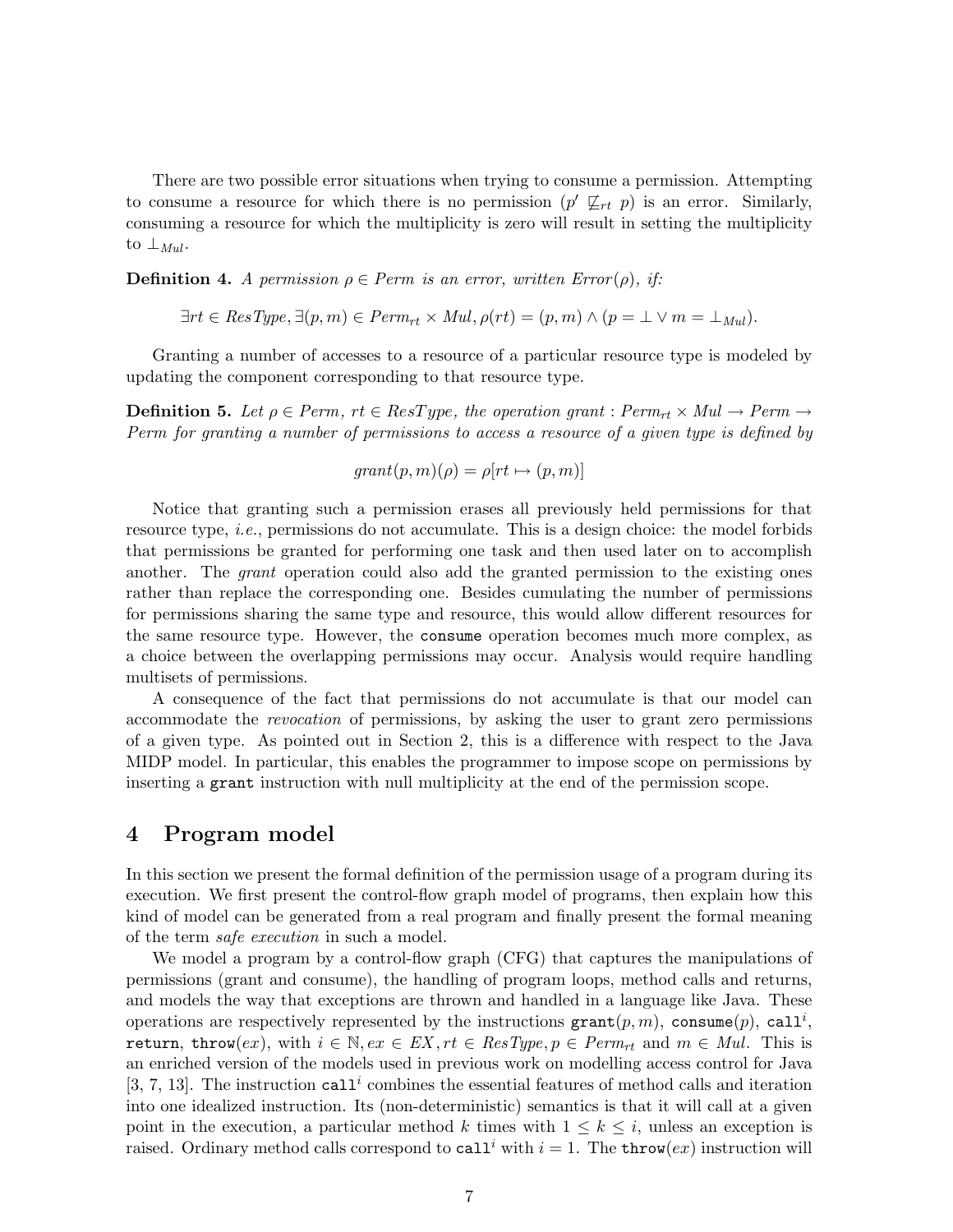throw the exception  $ex$ . This exception can be caught inside the method currently executing in which case an edge indicates the way to the relevant handler. Otherwise, it escapes the method and will be handled in the enclosing methods.

**Definition 6.** *A control-flow graph is a 7-tuple*

$$
G = (NO, EX, KD, TG, CG, EG, n_0)
$$

*where:*

- NO *is the set of nodes of the graph;*
- EX *is the set of exceptions;*
- $KD:NO \rightarrow \{\texttt{grant}(p,m), \texttt{cosume}(p), \texttt{call}^i, \texttt{return}, \texttt{throw}(ex)\},$  associates a kind to *each node, indicating which instruction the node represents;*
- TG ⊆ NO × NO *is the set of intra-procedural edges;*
- $CG \subseteq NO \times NO$  *is the set of inter-procedural edges, which can capture dynamic method calls;*
- EG ⊆ EX ×NO ×NO *is the set of intra-procedural exception edges that will be followed if an exception is raised at that node;*
- $n_0$  *is the entry point of the graph.*

In the following, given  $n, n' \in NO$  and  $ex \in EX$ , we will use the notations  $n \stackrel{TG}{\rightarrow} n'$  for  $(n, n') \in TG, n \stackrel{CG}{\to} n'$  for  $(n, n') \in CG$  and  $n \stackrel{ex}{\to} n'$  for  $(ex, n, n') \in EG$ .

In the sequel, we only consider control flow graphs such that the entry-point of a method is unique. In terms of graphs, this translates to the fact that targets of intra-procedural edges are the roots of disjoint sub-graphs. Formally stated, we enforce the following property:

$$
n \stackrel{CG}{\to} e \wedge n \stackrel{CG}{\to} e' \wedge e \stackrel{TG^{\star}}{\to} r \wedge e' \stackrel{TG^{\star}}{\to} r \Rightarrow e = e'
$$

Figure 2 contains an example of the control flow graph of grant and consume operations from a fictitious flight-booking transaction. For simplicity, actions related to permissions, such as  ${connect}$  or  ${read}$ , are omitted. In this transaction, the user first transmits his request to a travel agency, site. He can then modify his request or get additional information. Once satisfied with information provided, he can either book the flight or pay the desired flight. In both cases, the identity of the user is required, hence the corresponding permission is asked from the outset.

In the case of payment, the application asks for permission to access information concerning bank detail such as credit card number. This could also have been asked from the start as part of  $p_{init}$ , but is instead obtained via a dynamic request that is being executed only if the payment branch of the application is actually chosen. In the example, the developer has chosen to delay asking for the permission of accessing credit card information concerning credit limit and card number until it is certain that this permission is indeed needed. Another design choice would be to grant this permission from the outset. This would minimise user interaction because it allows to remove the querying grant operation. However, the initial permission  $p_{init}$  would then contain file  $\mapsto$  (/wallet/ $\ast$ , 3) instead of file  $\mapsto$  (/wallet/id, 1) which would grant the application with more permissions than strictly needed, going against the principle of least privilege.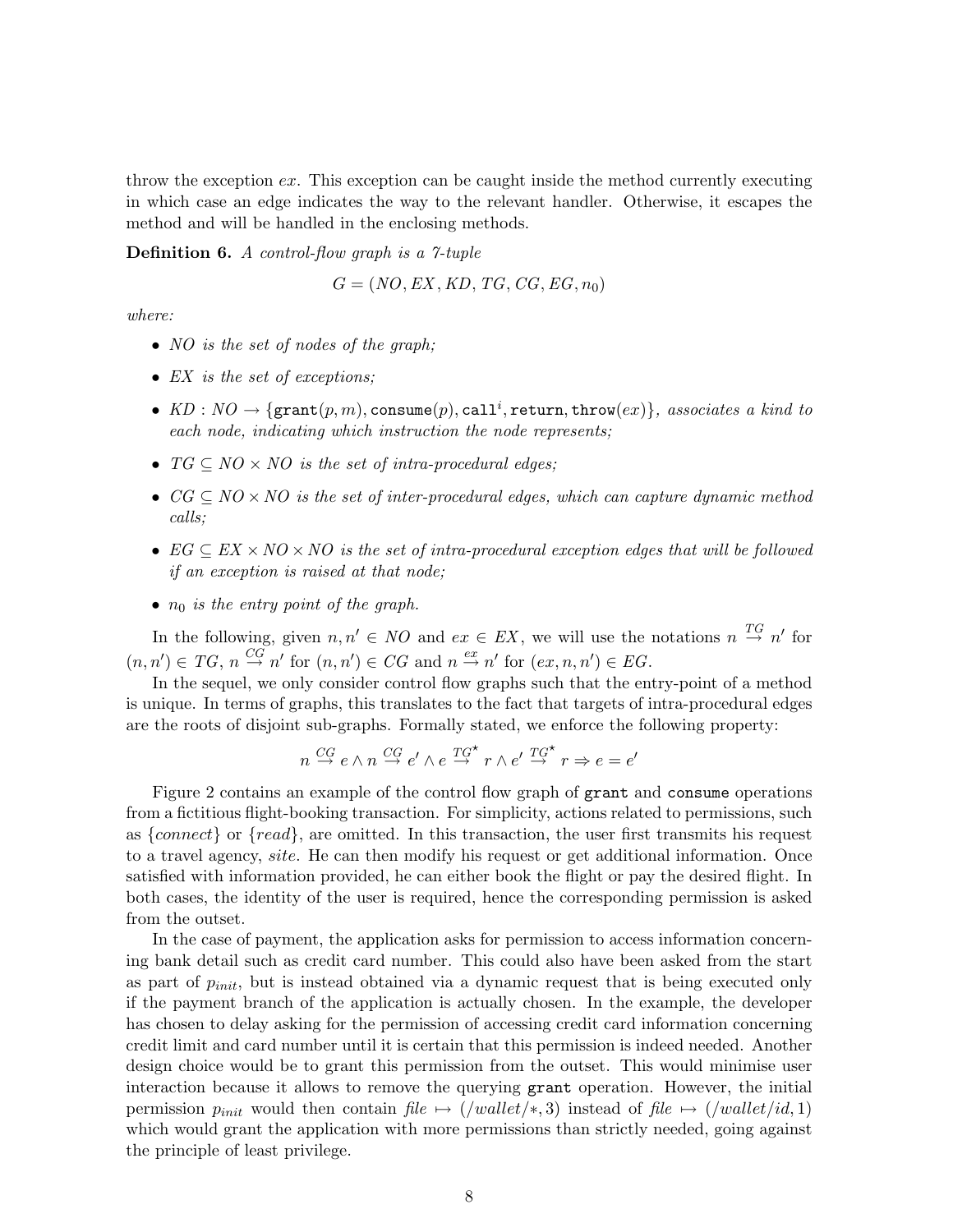

Figure 2: Example of grant/consume permissions patterns

#### **Model generation**

The control flow graph we consider here is relatively standard. Since we only focus on branching instructions, resource uses and method call/returns, this model can be seen as a compression of the general control flow graphs that can be generated by tools like Bandera [2], or Soot [21].

Starting from a standard CFG builder we need to perform several compressing transformation to fit in our model. A block without any method call or resource use can be compressed into one single node. For each loop containing a method call or a resource usage we try to statically bound the number of possible iterations of this loop in order to generate a suitable  $call<sup>i</sup> instruction. This non-trivial task is accomplished by a numerical analysis for bounding$ the number of times a program point (the head of the loop) is reached during the execution of a method. Such an information is easily instrumented by a ghost variable  $LOOP(pc)$  increased before executing the instruction at program point pc. Standard numerical abstraction will then be able to bound  $LOOP(pc)$  for standard "for" loop such as for (int i=0; i<100; i++) (here an interval on  $LOOP(pc) - i$  is sufficient) but also some others statically bounded loops. A loop containing a resource usage (directly or indirectly via method call) which cannot be statically bounded by a constant is simply translated into a loop in the control flow graph.

#### **Operational semantics**

We define the small-step operational semantics of CFGs in Figure 3 which defines an interpretation of CFGs in terms of execution traces. The semantics is stack-based and mimics the behaviour of a standard programming language with methods and exceptions, e.g., as Java or C♯. The operational semantics operates on a state consisting of a standard control-flow stack of nodes, enriched with the permissions held at that point in the execution. Thus, the small-step semantics is given by a relation  $\rightarrow$  between elements of  $(NO^* \times (EX \cup \{\epsilon\}) \times Perm)$ , where  $NO^*$  is a sequence of nodes. For example, for the instruction call<sup>i</sup> of Figure 3, if the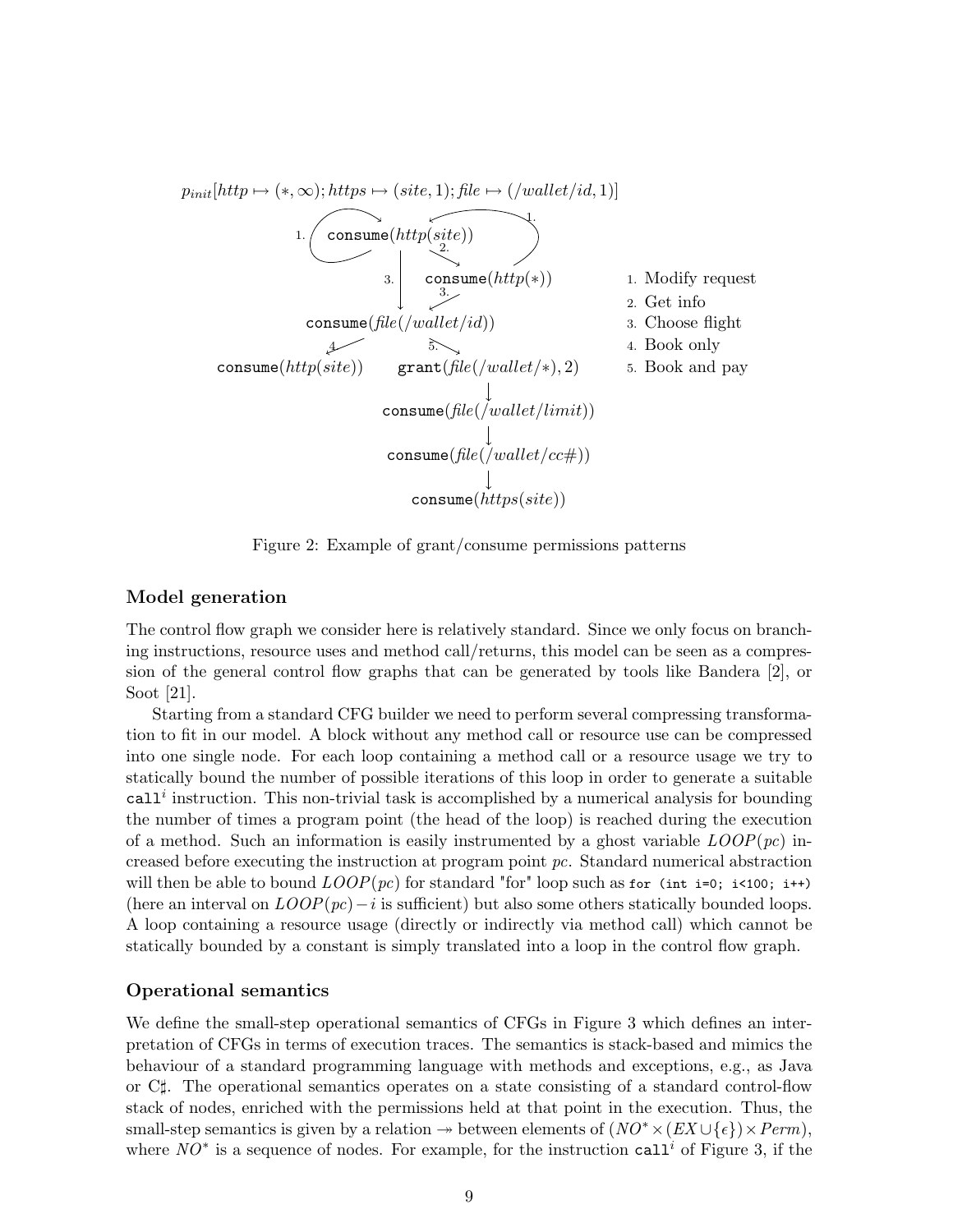current node n leads through an inter-procedural step to a node  $m$ , then the node  $m$  is added to the top of the stack n:s, with  $s \in NO^*$ . In order to take into account the iterative aspect of the call<sup>i</sup> instruction, we add a formal exponent i on the n component of the stack. This exponent is used to remember how many times the method can be called again and is updated in the rules for the method return instruction return as follows. The first rule for return deals with the states where the exponent  $i$  is strictly greater than 1. In this case the method can be executed again, in a context where the exponent now is decremented by one. The conditions  $n \stackrel{CG}{\rightarrow} m$  and  $m \stackrel{TG^*}{\rightarrow} r$  serve to ensure that the new iteration invokes the method from which execution returns (in case the calling node  $n$  is linked to several method entries). The second rule for return describes the case where iteration stops: if the exponent is greater than or equal to one then the iteration can stop and execution proceed at the node following the call node n.

Instructions may change the value of the permission along with the current state. *E.g.*, for the instruction grant of Figure 3, the current permission  $\rho$  of the state will be updated with the new granted permissions. The current node of the stack  $n$  will also be updated, at least to change the program counter, depending on the desired implementation of grant. Note that the instrumentation is *non-intrusive*, *i.e.* a transition will not be blocked due to the absence of a permission. Thus, for s in  $NO^*$ , e in  $(EX \cup \{\epsilon\})$ ,  $\rho'$  in Perm, if there exists s' in NO<sup>\*</sup>, e' in  $(EX \cup \{\epsilon\})$ ,  $\rho'$  in Perm such that  $s, e, \rho \rightarrow s', e', \rho'$ , then for all  $\rho$  and  $\rho'$ , the same transition holds.

For the instruction  $\text{throw}(ex)$ , we distinguish two cases depending on whether the exception is handled in the current method or not. In the first case  $(n \stackrel{ex}{\rightarrow} h)$ , the execution continues in the same method following the corresponding exception edge. In the second case, the exception ex is recorded in the current state which becomes now an *exception* state (*i.e.* a state of the form  $(s, e, \rho)$  with  $e \neq \epsilon$ ). The two last rules explain how to handle an exception state. In the first one, there is no exception edge in the current caller to catch the exception ex, the exception escapes the method and the control is transfered to the caller with an exception state. Otherwise, the caller catches the exception and receives the control at the node h targeted by the exception edge.

This operational semantics will be the basis for the notion of program execution traces, on which global results on the execution of a program will be expressed.

**Definition 7** (Trace of a CFG)**.** *A partial trace*  $tr \in (NO, (EX \cup {\epsilon}))^*$  *of a CFG is a sequence of nodes*  $(n_0, \epsilon) :: (n_1, e_1) :: ... :: (n_k, e_k)$  *such that for all*  $0 \leq i \leq k$  *there exists*  $\rho, \rho' \in Perm, s, s' \in NO^* \text{ such that } n_i : s, e_i, \rho \to n_{i+1} : s', e_{i+1}, \rho'.$ 

For a program Pg represented by its control-flow graph  $G$ , we will denote by  $\llbracket Pg \rrbracket$  the set *of all partial traces of* G*.*

To state and verify the safety of a program that acquires and consumes permissions, we first define what it means for an execution trace to be safe. We define the permission set available at the end of a trace by induction over its length.

| PermsOf(nil)                                                | $p_{init}$                              |
|-------------------------------------------------------------|-----------------------------------------|
| $PermsOf(tr::(cosume(p), e)) \cong consume(p)(PermsOf(tr))$ |                                         |
| PermsOf(tr::(grant(p,m), e))                                | $\hat{=}$ grant $((p, m))(PermsOf(tr))$ |
| PermsOf(tr::(n,e))                                          | $\triangleq$ PermsOf(tr)<br>otherwise   |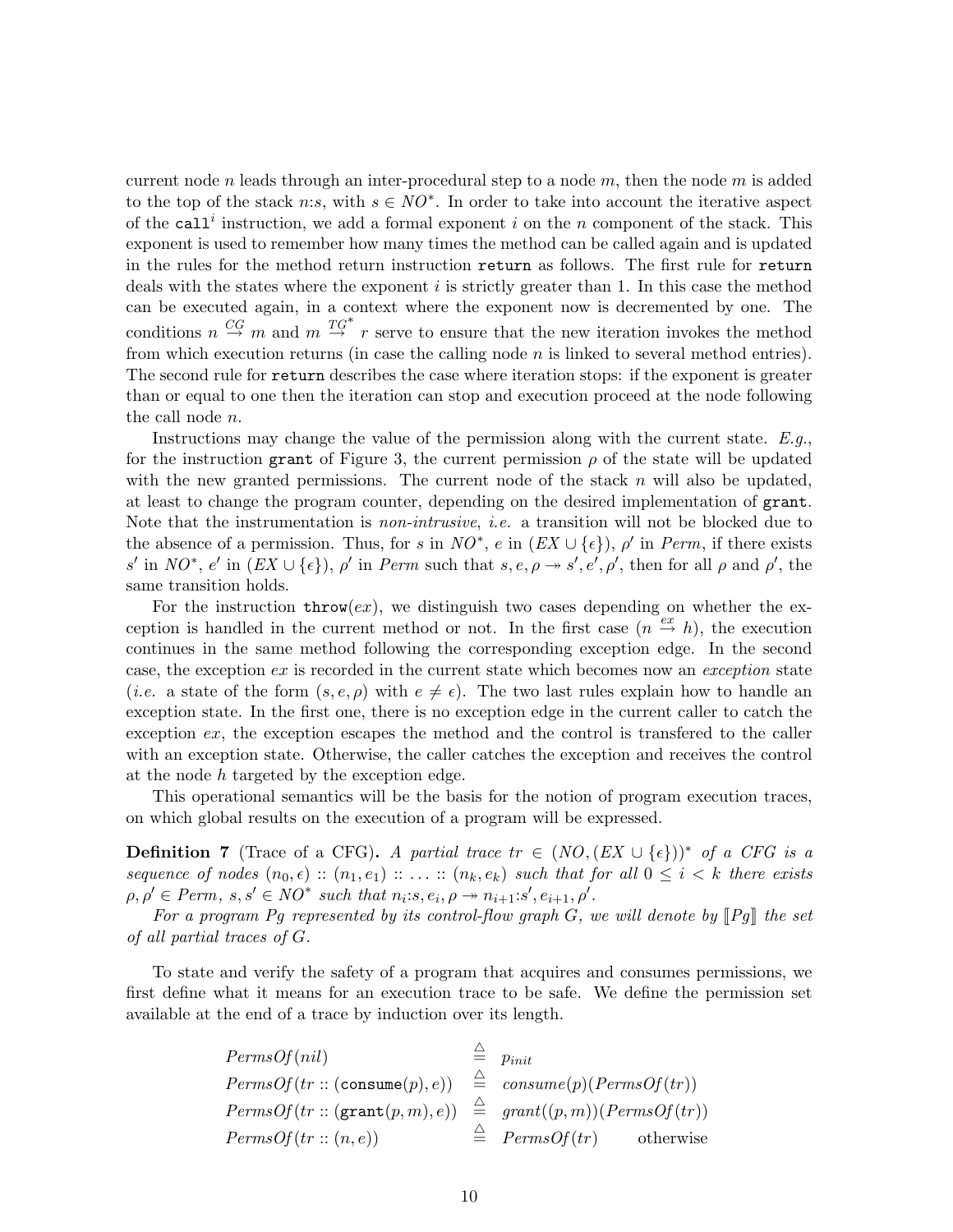$$
KD(n) = \text{grant}(p, m) \quad n \stackrel{TG}{\rightarrow} n'
$$
\n
$$
n: s, \epsilon, \rho \rightarrow n': s, \epsilon, grant(p, m)(\rho) \quad n: s, \epsilon, \rho \rightarrow n': s, \epsilon, consume(p)(\rho)
$$
\n
$$
KD(n) = \text{call} \quad n \stackrel{CG}{\rightarrow} m
$$
\n
$$
n: s, \epsilon, \rho \rightarrow m:n': s, \epsilon, \rho
$$
\n
$$
KD(r) = \text{return} \quad n \stackrel{CG}{\rightarrow} m \quad m \stackrel{TG^*}{\rightarrow} r \quad i > 1
$$
\n
$$
r: n^i: s, \epsilon, \rho \rightarrow m:n^{i-1}: s, \epsilon, \rho
$$
\n
$$
KD(n) = \text{throw}(ex) \quad n \stackrel{ex}{\rightarrow} h \quad \text{KD}(n) = \text{throw}(ex) \quad \forall h, n \stackrel{ex}{\rightarrow} h
$$
\n
$$
n: s, \epsilon, \rho \rightarrow h: s, \epsilon, \rho
$$
\n
$$
\forall h, n \stackrel{ex}{\rightarrow} h \quad m \stackrel{ex}{\rightarrow} h \quad n \stackrel{ex}{\rightarrow} h
$$
\n
$$
n: s, \epsilon, \rho \rightarrow n: s, \epsilon, \rho
$$
\n
$$
\forall h, n \stackrel{ex}{\rightarrow} h \quad n \stackrel{ex}{\rightarrow} h
$$
\n
$$
n: s, \epsilon, \rho \rightarrow n: s, \epsilon, \rho
$$
\n
$$
\frac{\forall h, n \stackrel{ex}{\rightarrow} h}{t: n: s, \epsilon, \rho \rightarrow n: s, \epsilon, \rho} \quad \frac{n \stackrel{ex}{\rightarrow} h}{t: n: s, \epsilon, \rho \rightarrow h: s, \epsilon, \rho}
$$

Figure 3: Small-step operational semantics

 $p_{init}$  is the initial permission of the program, for the state  $n_0$ . By default, if no permission is granted at the beginning of the execution, it will contain  $((\emptyset, \emptyset), 0)$  for each resource type. The allowed mode and blanket permissions for a resource  $r$  of a given resource type can be modeled by associating the permission  $({r}, Act), \infty)$  with that resource type.

A trace is *safe* if none of its prefixes ends in an error situation due to the access of resources for which the necessary permissions have not been obtained.

**Definition 8** (Safe trace). *A partial trace*  $tr \in (NO, (EX \cup \{\epsilon\}))^*$  *is* safe, written Safe(tr), *if for all prefixes*  $tr' \in prefix(tr)$ ,  $\neg Error(PermsOf(tr')$ .

## **5 Static analysis of permission usage**

We now define a static data flow analysis for computing a safe approximation, denoted  $P_n$ , of the permissions that are guaranteed to be available at each program point  $n$  in a CFG when execution reaches that point. Safe means that  $P_n$  underestimates the set of permissions that will be held at  $n$  during the execution. The approximation will be defined as a solution to a system of constraints over  $P_n$ , derived from the CFG. We follow a standard approach for defining static analyses by providing rules for translating a program into a constraint system over a domain of abstract properties, the solution of which is the approximation sought [1]. In Section 7 we then provide the algorithms for solving these constraints.

The constraints are derived from the structure of the CFG following the rules in Figure 4. The rules for  $P_n$  are straightforward data flow rules: *e.g.*, for grant and consume we use the corresponding semantic operations grant and consume applied to the start state  $P_n$  to get an upper bound on the permissions that can be held at end state  $P_{n'}$ . Notice that the set  $P_{n'}$  can be further constrained if there is another flow into  $n'$ . The effect of a method call on the set of permissions will be modeled by a transfer function  $R$  defined below. This transfer function describes the effect of one execution of a method so to take into account the iteration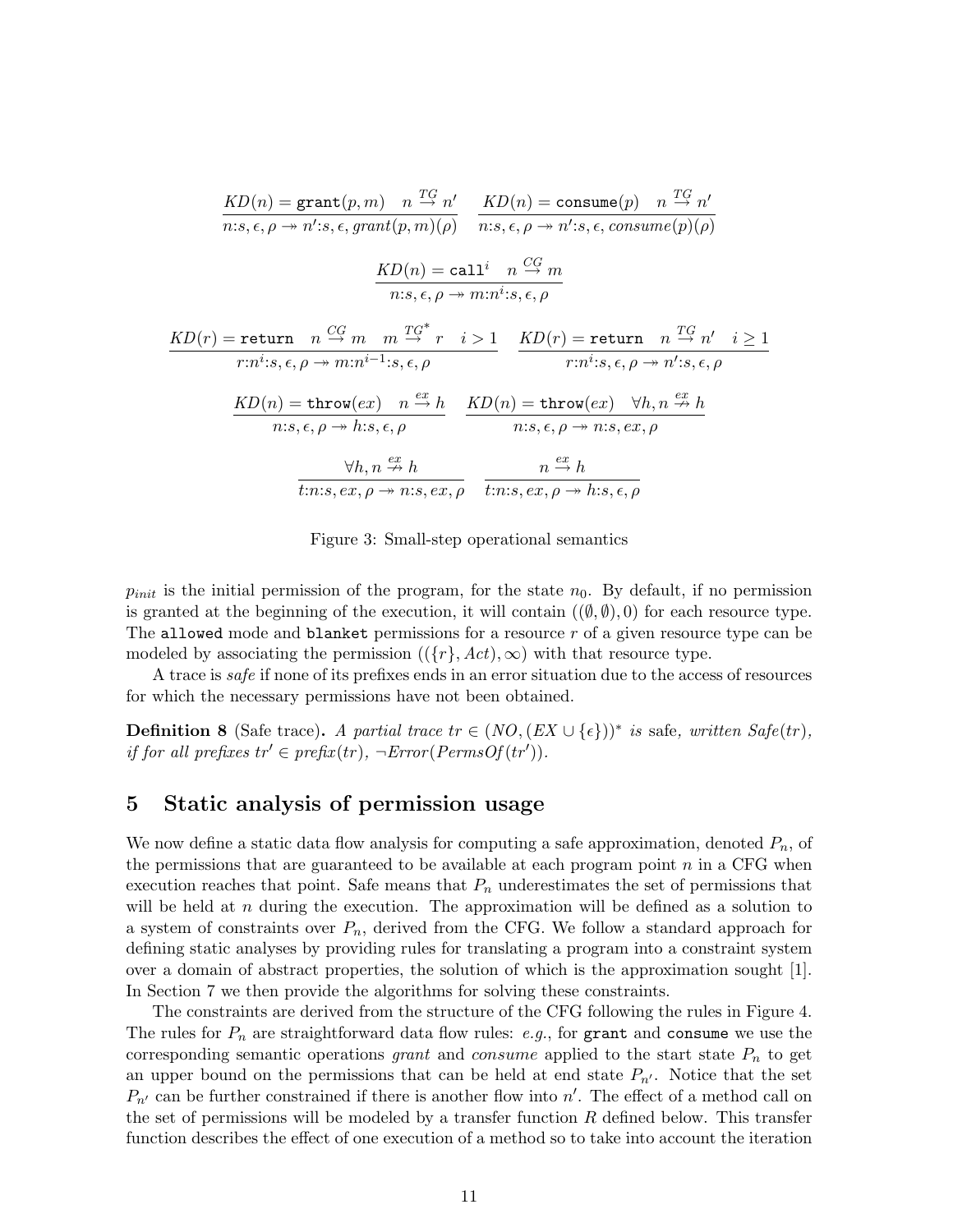in a call<sup>*i*</sup>, we apply the R function *i* times to the set of permissions available at point of the method call.

Finally, throwing an exception at node  $n$  that will be caught at node  $m$  means that the set of permissions at n will be transferred to m and hence form an upper bound on the set of available permissions at this point.

$$
\frac{KD(n) = \text{grant}(p, m) \quad n \stackrel{TG}{\rightarrow} n'}{P_{n'} \sqsubseteq_p \text{ grant}(p, m)(P_n)} \qquad \frac{KD(n) = \text{consume}(p) \quad n \stackrel{TG}{\rightarrow} n'}{P_{n'} \sqsubseteq_p \text{ consume}(p)(P_n)}
$$
\n
$$
\frac{KD(n) = \text{call}^i \quad n \stackrel{CG}{\rightarrow} m \quad n \stackrel{TG}{\rightarrow} n'}{P_{n'} \sqsubseteq_p \sqcap_{1 \le j \le i} (R_m^{\epsilon})^j(P_n)} \qquad \frac{KD(n) = \text{call}^i \quad n \stackrel{CG}{\rightarrow} m}{P_m \sqsubseteq_p P_n}
$$
\n
$$
\frac{KD(n) = \text{call}^i \quad n \stackrel{CG}{\rightarrow} m \quad n \stackrel{ex}{\rightarrow} h}{P_h \sqsubseteq_p \text{Theorem}(ex)} \quad n \stackrel{ex}{\rightarrow} m}{P_h \sqsubseteq_p P_n}
$$
\n
$$
\frac{KD(n) = \text{call}^i \quad n \stackrel{CG}{\rightarrow} m \quad n \stackrel{ex}{\rightarrow} h}{P_{n_0} \sqsubseteq_p p_{init}}
$$

Figure 4: Constraints on minimal permissions

Our CFG program model includes procedure calls which means that the analysis must be inter-procedural. We deal with procedures by computing *summary functions* for each procedure. These functions summarise how a given procedure consumes resources from the entry of the procedure to the exit, which can happen either normally by reaching a return node, or by raising an exception which is not handled in the procedure. More precisely, for a given CFG we compute the quantity  $R : (EX \cup \{\epsilon\}) \to NO \to (Perm \to Perm)$  with the following meaning:

- the partial application of R to  $\epsilon$  is the effect on a given initial permission of the execution from a node until return;
- the partial application of R to  $ex \in EX$  is the effect on a given initial permission of the execution from a node until reaching a node which throws an exception ex that is not caught in the same method.

Given nodes  $n, n' \in NO$ , we will use the notation  $R_n$  and  $R_n^{ex}$  for the partial applications of  $R(\epsilon)(n)$  and  $R(ex)(n)$ . The rules are written using diagrammatic function composition; such that  $F$ ;  $F'(\rho) = F'(F(\rho))$ . We define an order  $\sqsubseteq$  on functions  $F, F' : Perm \to Perm$  by extensionality such that  $F \subseteq F'$  if  $\forall \rho \in Perm, F(\rho) \subseteq_p F'(\rho)$ .

As for the entities  $P_n$ , the function R is defined as solutions to a system of constraints. The rules for generating these constraints are given in Figure 5 (with  $e \in EX \cup \{\epsilon\}$ ). The rules all have the same structure: compose the effect of the current node  $n$  on the permission set with the function describing the effect of the computation starting at n's successors in the control flow. This provides an upper bound on the effect on permissions when starting from n. As with the constraints for  $P$ , we use the functions grant and consume to model the effect of grant and consume nodes, respectively. Return nodes keep the permissions unchanged and are therefore modelled by the identity transfer functions. The rules for call nodes are best explained for  $i = 1$ . A method call call<sup>1</sup> at node *n* that does not cause an exception is modeled by  $R_m^{\epsilon}$  (the effect of the called method m returning normally) followed by the effect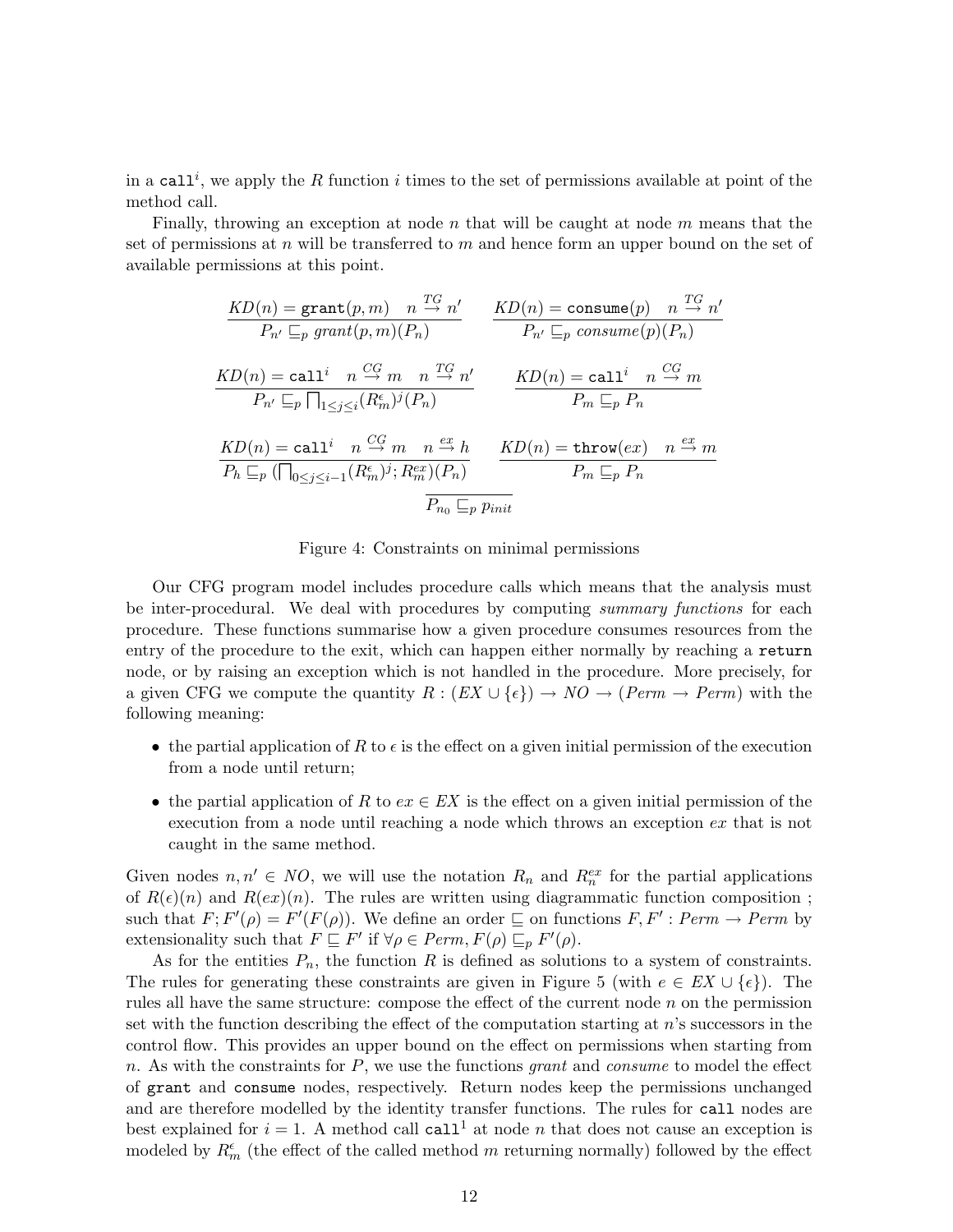$$
\frac{KD(n) = \text{grant}(p, m) \quad n \stackrel{TG}{\rightarrow} n'}{R_n^e \sqsubseteq grant(p, m); R_{n'}^e} \qquad \frac{KD(n) = \text{consume}(p) \quad n \stackrel{TG}{\rightarrow} n'}{R_n^e \sqsubseteq \text{ consume}(p); R_{n'}^e}
$$
\n
$$
\frac{KD(n) = \text{return}}{R_n^e \sqsubseteq \lambda \rho. \rho} \qquad \frac{KD(n) = \text{call}^i \quad n \stackrel{CG}{\rightarrow} m \quad n \stackrel{TG}{\rightarrow} n'}{R_n^e \sqsubseteq \prod_{1 \le j \le i} (R_m^e)^j; R_{n'}^e}
$$
\n
$$
\frac{KD(n) = \text{call}^i \quad n \stackrel{CG}{\rightarrow} m \quad \forall n', n \stackrel{ex}{\rightarrow} n'}{R_n^e \sqsubseteq \prod_{0 \le j \le i-1} (R_m^e)^j; R_{n'}^e}
$$
\n
$$
\frac{KD(n) = \text{chunk}(R_m^e)^j; R_m^{ex}}{R_n^e \sqsubseteq \prod_{0 \le j \le i-1} (R_m^e)^j; R_m^{ex}; R_h^e}
$$
\n
$$
\frac{KD(n) = \text{throw}(ex) \quad n \stackrel{ex}{\rightarrow} h}{R_n^e \sqsubseteq R_h^e} \qquad \frac{KD(n) = \text{throw}(ex) \quad \forall n', n \stackrel{ex}{\rightarrow} n'}{R_n^{ex} \sqsubseteq \lambda \rho. \rho}
$$

Figure 5: Summary functions of the effect of the execution on initial permission

of  $R_{n'}^e$  (the effect of the continuation of the execution after the call). In case a node n calls a method m that raises an exception  $ex$ , the behaviour depends on whether the exception is caught or not. If the exception is uncaught (there is no exception edge  $n \stackrel{ex}{\rightarrow} n'$ ), the effect  $R_m^{ex}$  is an upper bound for  $R_n^{ex}$ . If the exception is caught by a handler (there is an exception edge  $n \stackrel{ex}{\to} h$ , the effect on node n is the composition of effect  $R_m^{ex}$  followed by the effect  $R_h^e$ of the successor node. In order to generalise these rules for an arbitrary  $i$ , we use the fact that a call<sup>i</sup> amounts to calling a method, say m, at most i times  $(1 \leq i)$ . The effect of calling at most  $i$  times a method  $m$  that does not cause an exception is hence the intersection of the effects  $(R_m^{\epsilon})^j$  for any j less than i i.e.,  $\prod_{1 \leq j \leq i} (R_m^{\epsilon})^j$ . If an exception occurs during the execution of  $m$ , we take into account the  $j$  previous executions without exception, for  $0 \leq j < i$  with  $\prod_{0 \leq j \leq i-1} (R_m^{\epsilon})^j$ . The rules for throw are straightforward. If a node *n* throws an exception ex that is immediately caught at node h, the effect of  $n(R_n)$  is bounded by the effect of h  $(R_h)$ . If the exception ex at node n is uncaught, the permissions reaching n escape with exception  $ex$  *i.e.*,  $R_n^{ex}$  is bounded by the identity function.

### **6 Correctness**

The correctness of our analysis is stated on execution traces. For a given program, if a solution of the constraints computed during the analysis does not contain errors in permissions (*cf.* Definition 4), then the program will behave safely. Formally,

**Theorem 1** (Basic Security Property)**.** *Given a program* Pg*, let* (P, R) *be a solution to the constraints generated by Pg. If the functions*  $(R_n)_{n \in \text{NO}}$  *are monotone, then* 

$$
\forall n, (\forall p, KD(n) = consume(p) \Rightarrow \neg Error(P_n)) \Rightarrow \forall tr \in [Pg], Safe(tr)
$$

The proof of this theorem uses a big-step operational semantics which is shown equivalent to the small-step semantics of Figure 3. This big-step semantics is easier to reason with (in particular for method invocation) and yields an accessibility relation Acc that also captures non-terminating methods. The result only holds for monotone  $R_n$  solutions to the summary function constraints. In Section 7 we show how to solve these over a domain of monotone functions.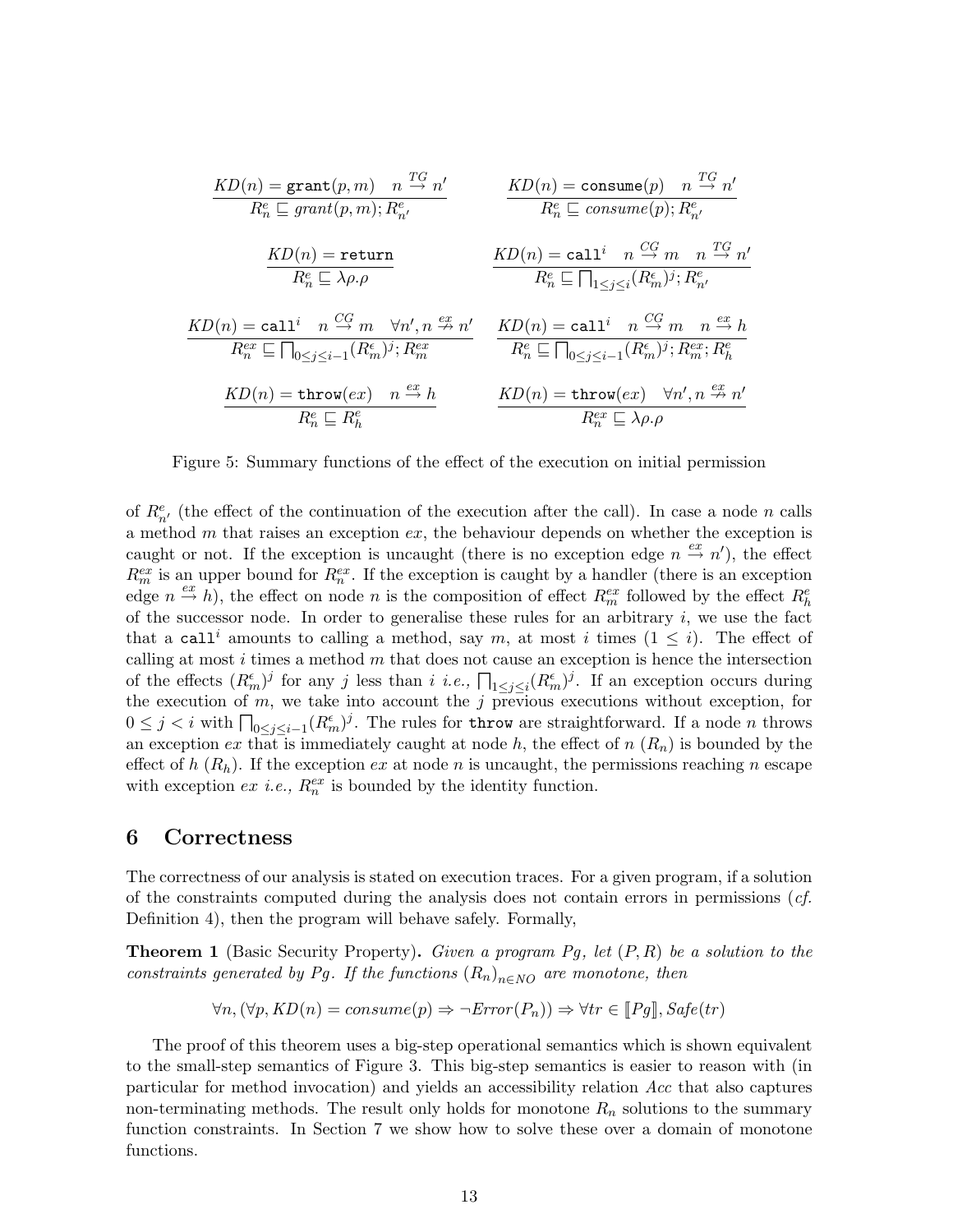The first part of the proof of Theorem 1 amounts to showing that if the analysis declares that no abstract state indicates an access without the proper permission then this is indeed the case for all the accessible states in program. To prove this, we first show (by induction over the definition of the big-step semantics) that summary functions  $R$  correctly model the effect of method calls on permissions. Then, we show a similar result for the permissions computed for each program point by the analysis. The second part links the trace semantics with the big-step instrumented semantics by proving that if no accessible state in the instrumented semantics has a tag indicating an access control error then the program is safe with respect to the definition of safety of execution traces. This part amounts to showing that the instrumented semantics is a monitor for the Safe predicate.

We define the big-step semantics of CFGs used to prove Theorem 1 in Figure 6. This semantics is a step away from the execution but is still equivalent to the small-step semantics defined in Figure 3. The structure of the proof is standard and similar to that in [5, Section 2.3] and to a similar proof for a small-step and a big-step operational semantics of the JVM [18] that has been machine-checked with the Coq proof assistant. The bigstep semantics is formally defined by a relation ⊳ between elements of  $(NO \times Perm)$ . Note that in the inference rules of Figure 6, the relation  $\stackrel{ex}{\triangleright}$  denotes that an exception ex has been thrown and not yet caught. In the semantics, there are three groups of rules: intra-

Grant KD(n) = grant(p, m) n TG<sup>→</sup> <sup>n</sup> ′ n, ρ ⊲ n′ , grant(p, m)(ρ) Consume KD(n) = consume(p) n TG<sup>→</sup> <sup>n</sup> ′ n, ρ ⊲ n′ , consume(p)(ρ) ThrowCatch KD(n) = throw(ex) n ex→ h n, ρ ⊲ h, ρ ThrowEscape KD(n) = throw(ex) ∀h, n ex9 h n, ρ ex ⊲ n, ρ CallReturn KD(n) = call<sup>i</sup> KD(r) = return n CG<sup>→</sup> m n TG<sup>→</sup> <sup>n</sup> ′ 1 ≤ k ≤ i ∀j ∈ 1, . . . , k, m, ρ<sup>j</sup> ⊲ r, ρj−<sup>1</sup> n, ρ<sup>k</sup> ⊲ n′ , ρ<sup>0</sup> CallEscape KD(n) = call<sup>i</sup> n CG<sup>→</sup> <sup>m</sup> <sup>∀</sup>h, n ex<sup>9</sup> h m, ρ ex ⊲ t, ρ′ n, ρ ex ⊲ n, ρ′ CallCatch KD(n) = call<sup>i</sup> n CG<sup>→</sup> <sup>m</sup> n ex<sup>→</sup> h m, ρ ex ⊲ t, ρ′ n, ρ ⊲ h, ρ′ Refl n, ρ ⊲ n, ρ Trans n, ρ ⊲ n1, ρ<sup>1</sup> n1, ρ<sup>1</sup> ⊲ n′ , ρ′ n, ρ ⊲ n′ , ρ′ TransExc n, ρ ⊲ n1, ρ<sup>1</sup> n1, ρ<sup>1</sup> ex ⊲ n′ , ρ′ n, ρ ex ⊲ n′ , ρ′

Figure 6: Big-step operational semantics

procedural, inter-procedural and closure rules. The rules Grant, Consume, ThrowCatch and ThrowEscape are intra-procedural. Their direct counterparts in the small-steps semantics only update the current node and permissions. The rules **CallReturn, CallEscape** and CallCatch are inter-procedural. The rule CallReturn is used to match call<sup> $i$ </sup>/return pairs. It is the purpose of this semantics to model a call as a single *big* step. Exceptions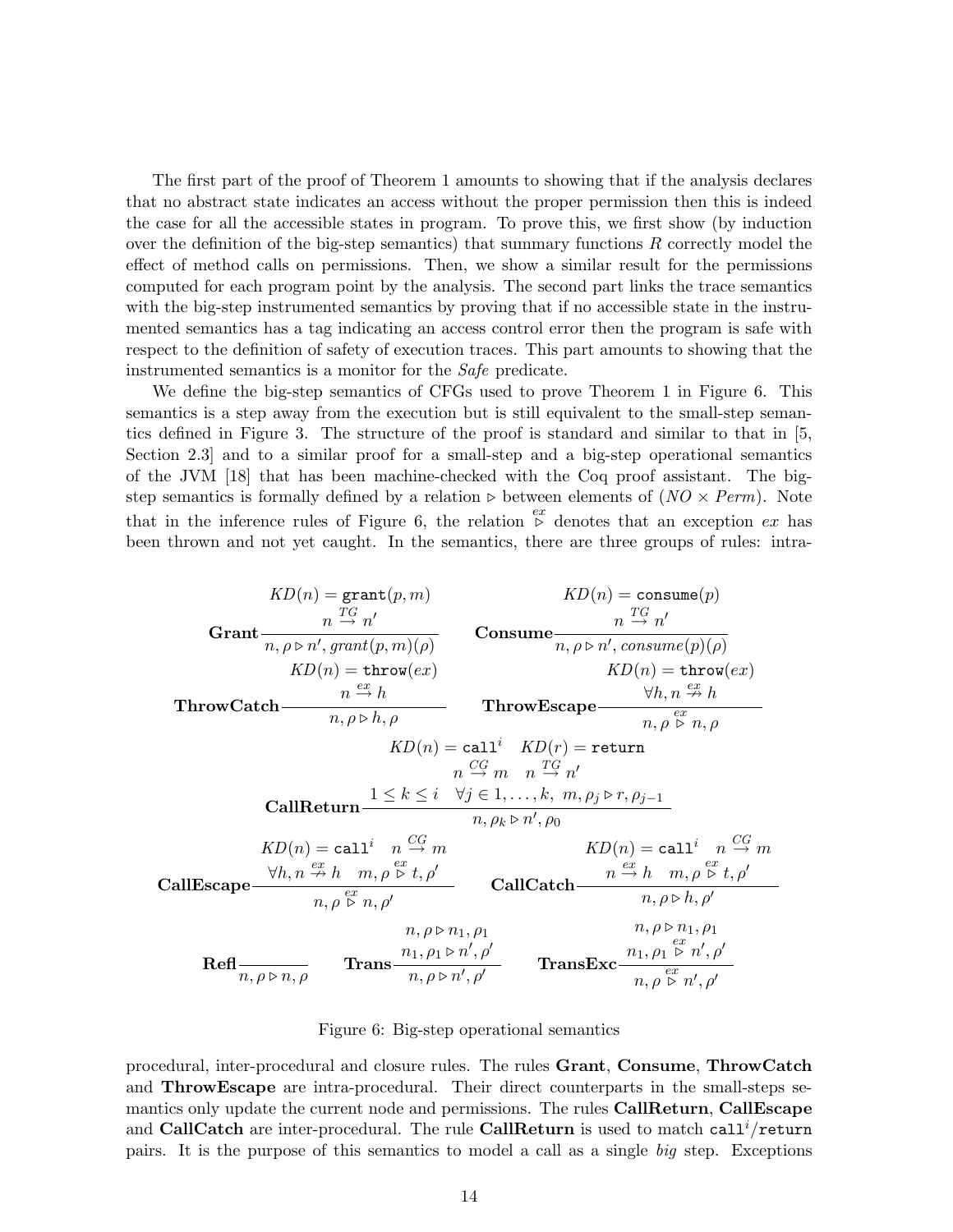are propagated from callee to caller by the rules CallEscape and CallCatch. If there is no handler, the exception continues to escape (rule **CallEscape**); if there a handler, the exception is caught (rule CallCatch). The last three rules are closure rules. Rule Refl and Trans state that the transition relation is reflexive and transitive. The last rule state a weak form of transitivity which applies to exceptions.

Using the big-step instrumented semantics, we define for a CFG G, the set  $Acc(G)$  of accessible nodes and permissions from the initial node  $n_0$  as follows:

$$
\frac{(n, \rho) \in Acc(G)}{(n_0, p_{init}) \in Acc(G)} \qquad \frac{(n, \rho) \in Acc(G) \quad n \stackrel{CG}{\to} m}{(m, \rho) \in Acc(G)} \qquad \frac{(n, \rho) \in Acc(G) \quad n, \rho \triangleright n', \rho'}{(n', \rho') \in Acc(G)}
$$

It captures all nodes and permissions reachable through the ⊲ relation from the initial node and permission plus those for methods that do not return (second inference rule). Indeed, in the big-step semantics, in order to relate a node and permission with ⊳ to a call<sup>'</sup> node, a return node must be reached (sixth inference rule of Figure 6).

This definition of accessibility allows to structure the correctness proof into two parts. The first part of the proof of Theorem 1 amounts to showing that if the analysis declares that if no abstract state indicates an access without the proper permission then this is indeed the case for all the accessible states in program.

**Lemma 1.** *Given a graph* G *and a solution* (P, R) *to the constraints generated by* G*, if the*  $functions (R_n)_{n \in NO}$  are monotone, then

$$
\forall n, (\forall c, KD(n) = consume(c) \Rightarrow \neg Error(P_n)) \Rightarrow \forall (n, \rho) \in Acc(G), \neg Error(\rho)
$$

*Proof.* We need three intermediary results:

• First, we have to show a correctness result on the definition of  $R$  (which is used in the definition of  $P$ ), stated as:

$$
\forall n \ n', \forall \rho \ \rho', n, \rho \triangleright n', \rho' \Rightarrow \forall e, \ R_n^e(\rho) \sqsubseteq_p R_{n'}^e(\rho')
$$
  

$$
\wedge
$$
  

$$
\forall n \ n', \forall \rho \ \rho', \forall ex, \ n, \rho \stackrel{ex}{\triangleright} n', \rho' \Rightarrow R_n^{ex}(\rho) \sqsubseteq_p \rho'
$$

This proof is done by mutual induction over the definition of ⊳ and  $\stackrel{ex}{\triangleright}$ . For example, in the case of a method call we have as hypothesis that  $n \stackrel{CG}{\to} m, n \stackrel{TG}{\to} n', 1 \leq k \leq i$  and that for all  $j = 1, \ldots, k, m, \rho_j \triangleright r, \rho_{j-1}$  and we will have to prove  $R_n^e(\rho_k) \sqsubseteq_p R_{n'}^e(\rho_0)$ . By the induction hypothesis used on the transitions  $m, \rho_j \triangleright r, \rho_{j-1}$  we get that  $R_m^e(\rho_j) \sqsubseteq_p p$  $R_r^e(\rho_{j-1})$  for  $j = 1, \ldots, k$ . Using the constraint  $R_r^e \subseteq \lambda \rho \rho$  on returns this can be simplified to  $R_m^e(\rho_j) \sqsubseteq_p \rho_{j-1}$  and hence, by monotony of  $R_m^e$ ,  $(R_m^e)^k(\rho_k) \sqsubseteq_p \rho_0$ . From the constraint on method calls we have that  $R_n^e \nsubseteq (\prod_{1 \leq j \leq i} (R_m^{\epsilon})^j); R_{n'}^e \nsubseteq (R_m^{\epsilon})^k; R_{n'}^e$ and then we conclude that  $R_n^e(\rho_k) \sqsubseteq_p R_{n'}^e(\rho_0)$ .

• Then, we have to show a correctness result on the definition of  $P$ , stated as:

$$
\forall n \; n', \forall \rho \; \rho', \; n, \rho \triangleright n', \rho' \land P_n \sqsubseteq_p \rho \Rightarrow P_{n'} \sqsubseteq_p \rho'
$$

We prove this result by induction over  $\triangleright$ . For the same example of a method call as before, and with the same hypotheses as above, we will have to prove  $P_{n'} \sqsubseteq_p \rho_0$  under the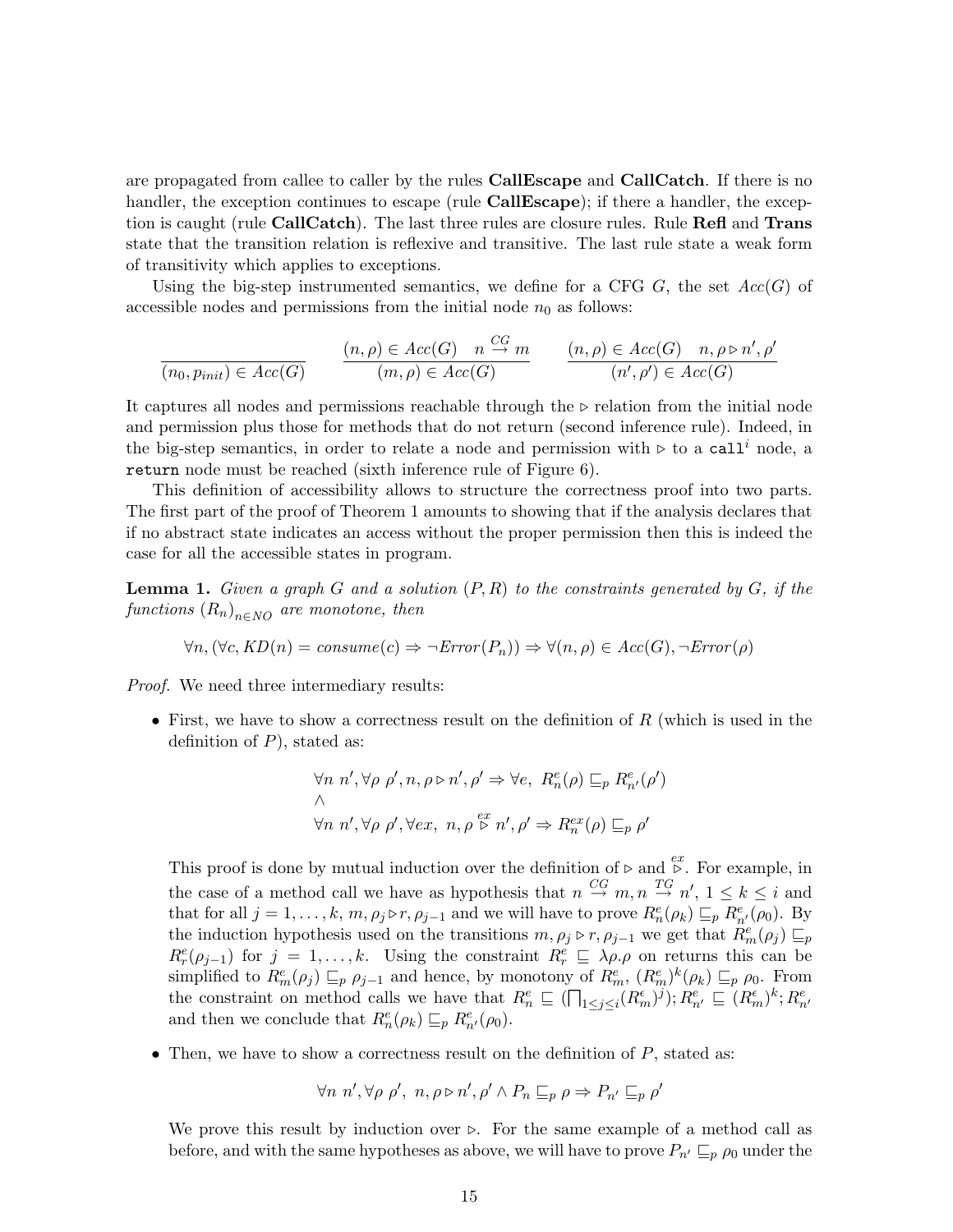hypothesis  $P_n \sqsubseteq_p \rho_k$ . From the P constraints, we have that  $P_{n'} \sqsubseteq_p \bigcap_{1 \leq j \leq i} (R_m^{\epsilon})^j(P_n) \sqsubseteq_p$  $(R_m^{\epsilon})^k(P_n) \sqsubseteq_p (R_m^{\epsilon})^k(\rho_k)$ . From the result above and R constraints on return, we know that for all  $j = 1, ..., k$ , we have  $R_m^{\epsilon}(\rho_j) \sqsubseteq_p \rho_{j-1}$  so therefore also  $(R_m^{\epsilon})^k(\rho_k) \sqsubseteq_p \rho_0$ . We can hence deduce that  $P_{n'} \sqsubseteq_p \rho_0$  and this concludes the case for method call.

• Then, we have to relate the notion of accessibility and the definition of  $P_n$ :

 $\forall n \in \mathit{NO}, \forall \rho \in \mathit{Perm}, \ (n, \rho) \in \mathit{Acc}(G) \Rightarrow P_n \sqsubseteq_n \rho$ 

We prove this result by induction over  $Acc$ . The two first cases directly match with the corresponding rule on  $P_n$  and the third case corresponds to the previous intermediary result.

The lemma is a consequence of this last result, using proof by contradiction. We suppose  $(n, \rho) \in Acc(G)$  with  $Error(\rho)$ , then we get  $P_n \sqsubseteq_p \rho$ , which contradicts  $\neg Error(P_n)$ .  $\Box$ 

The second part links the trace semantics with the big-step instrumented semantics by proving that if no accessible state in the instrumented semantics has a tag indicating an access control error then the program is safe with respect to the definition of safety of execution traces. This part amounts to showing that the instrumented semantics is a monitor for the Safe predicate.

**Lemma 2.** *Given a graph* G*:*

$$
\forall (n, \rho) \in Acc(G), \neg Error(\rho) \Rightarrow \forall tr \in [G], Safe(tr)
$$

*Proof.* First, we relate the small-step to the big-step operational semantics:

$$
\forall n \in NO, \forall s \in NO^*, \forall \rho \in Perm, \ n_0, \epsilon, p_{init} \rightarrow^* n: s, \epsilon, \rho \Rightarrow (n, \rho) \in Acc(G)
$$

where →\* is the reflexive-transitive closure of →. It amounts to first restraining the result to a fixed stack that can not be popped by transition relations (to relate to intra-procedural big step transitions) and then to include call, return and exception steps. The structure of the proof is standard [5, 18]. Given this, we prove the lemma by contradiction, assuming that for a node n in the trace is such that the associated permission is an error. By definition of the trace, this node is accessible from  $n_0, p_{init}$  with  $\rightarrow^*$ , then we have  $(n, \rho) \in Acc$  with  $Error(\rho)$ that contradicts the hypothesis of our lemma.  $\Box$ 

The proof of Theorem 1 is a direct consequence of Lemmas 1 and 2.

## **7 Constraint solving**

Computing a solution to the constraints generated by the analysis in Section 5 is complicated by the fact that solutions to the R-constraints (see Figure 5) are functions from  $Perm$  to Perm that have infinite domains. It makes the current constraint system difficult to solve with standard, iterative techniques [1]. To solve this problem, we identify a class of functions that are sufficient to encode solutions to the constraints while restricted enough to allow effective computations. Given a solution to the R-constraints, the P-constraints (see Figure 4) are solved by standard fixpoint iteration.

The rest of this section is devoted to the resolution of the R-constraints. The resolution technique consists in applying solution-preserving transformations to the constraints until they can be solved either symbolically or iteratively.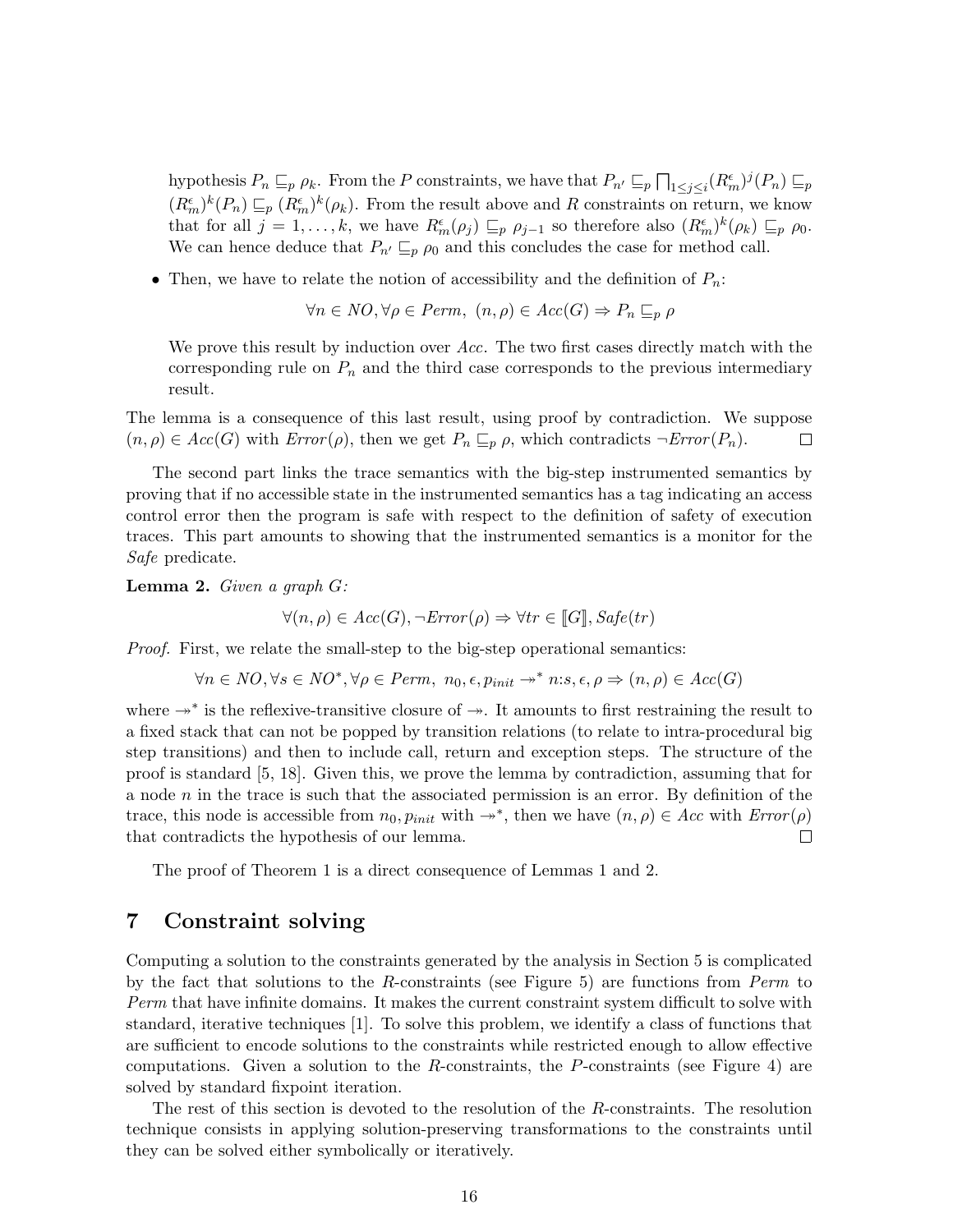#### **7.1 On simplifying** R**-constraints**

In our model, resources are partitioned depending on their resource type. At the semantic level, grant and consume operations ensure that permissions of different types do not interfere *i.e.*, that it is impossible to use a resource of a given type with a permission of a different type. We exploit this property to derive from the original system of constraints a family of independent ResType-indexed constraint systems. A system modelling a given resource type, say  $rt$ , is a copy of the original system except that *grant* and *consume* are indexed by  $rt$  and are specialized accordingly:

$$
grant_{rt}(p'_{rt'}, m') = \begin{cases} \lambda(p, m) \cdot (p', m') & \text{if } rt = rt' \\ \lambda(p, m) \cdot (p, m) & \text{otherwise} \end{cases}
$$
  

$$
cosume_{rt}(p'_{rt'}) = \begin{cases} \lambda(p, m) \cdot (\text{if } p' \sqsubseteq_{rt'} p \text{ then } p \text{ else } \bot, m - 1) & \text{if } rt = rt' \\ \lambda(p, m) \cdot (p, m) & \text{otherwise} \end{cases}
$$

Further inspection of these operators shows that multiplicities and atomic permissions also behave in an independent manner. As a result, each ResType indexed system can be split into a pair of systems: one modelling the evolution of atomic permissions; the other modelling the evolution of multiplicities. Hence, solving the R-constraints amounts to computing for each exception  $e$ , node  $n$  and resource type  $rt$  a pair of mappings:

- an atomic permission transformer ( $Perm_{rt} \rightarrow Perm_{rt}$ ) and
- a multiplicity transformer  $(Mul \rightarrow Mul)$ .

In the next sections, we define syntactic representations of these multiplicity transformers that are amenable to symbolic computations.

#### **7.2 Constraints on multiplicity transformers**

Before presenting our encoding of multiplicity transformers, we identify the structure of the constraints we have to solve. Multiplicity constraints are terms of the form  $x \leq e$  where x:  $Mul \rightarrow Mul$  is a variable over multiplicity transformers,  $\leq$  is the point-wise ordering of multiplicity transformers induced by  $\leq$  and e is an expression built over the terms

$$
e ::= v \mid grant_{Mul}(m) \mid consume_{Mul}(m) \mid id \mid e \sqcap e \mid e; e
$$

where

- $v$  is a variable;
- $grant_{Mul}(m)$  is the constant function  $\lambda x.m;$
- consume<sub>Mul</sub> $(m)$  is the decrementing function  $\lambda x.x m$ ;
- *id* is the identity function  $\lambda x.x$ ;
- $f \sqcap g$  is the lower bound;
- and  $f$ ;  $g$  is function composition  $(f; g = g \circ f)$ .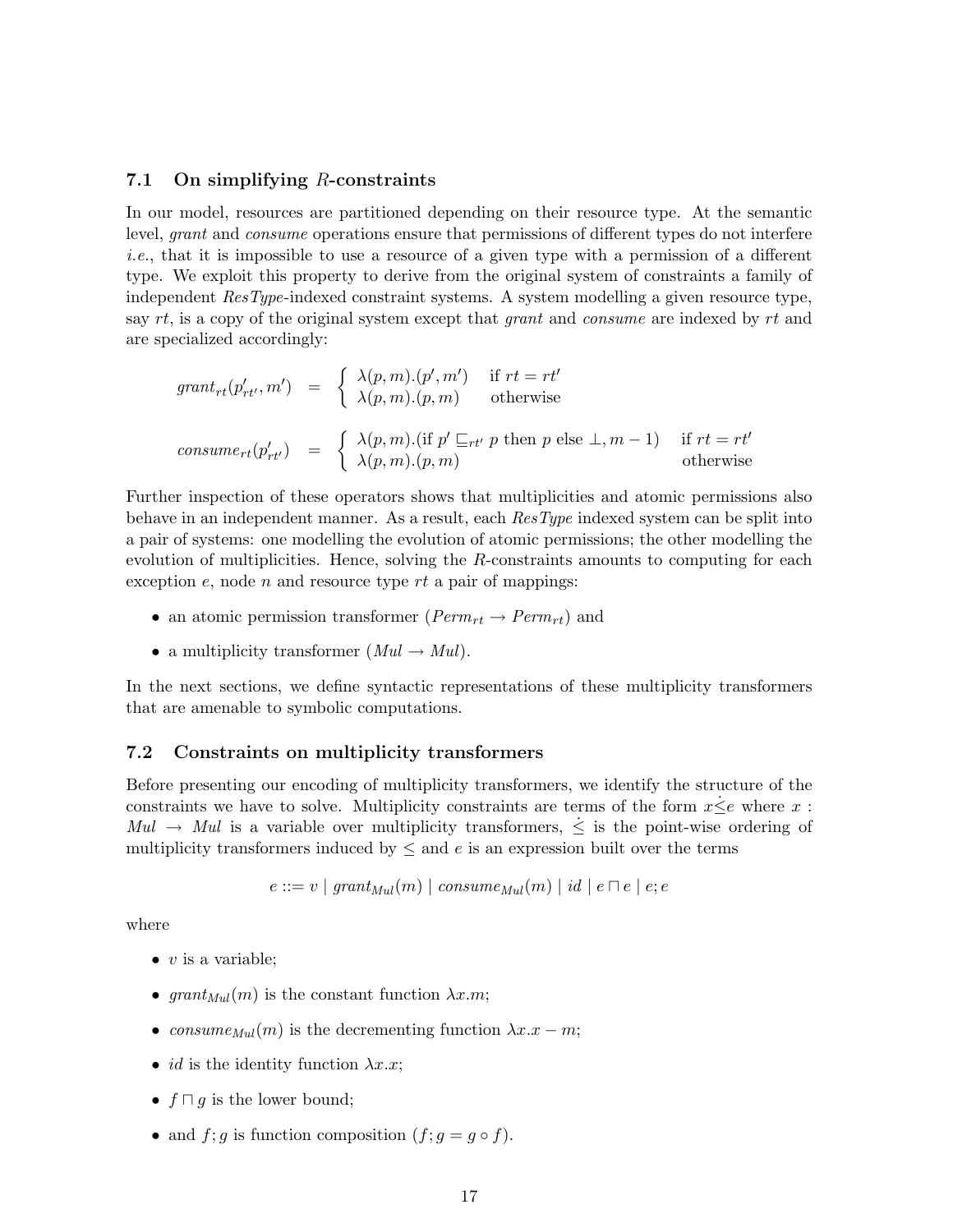We define  $Mult = {\lambda x . min(c, x-d)|(c, d) \in Mult \times Mul}$  as a restricted class of multiplicity transformers that is sufficiently expressive to represent the solution to the constraints. Subtraction is lifted to multiplicities. It generalises the decrementing of multiplicities presented in Section 3 and is defined as follows.

$$
\begin{array}{rcl}\n\infty - x & = & \infty \\
x - \infty & = & \perp_{Mul} \quad \text{if } x \neq \infty \\
x - \perp_{Mul} & = & \infty \\
\perp_{Mul} - n & = & \perp_{Mul} \quad \text{if } n \in \mathbb{N} \\
n - n' & = & n - n' \quad \text{if } n' \leq n \text{ and } n, n' \in \mathbb{N} \\
n - n' & = & \perp_{Mul} \quad \text{if } n' > n \text{ and } n, n' \in \mathbb{N}\n\end{array}
$$

Elements of MulF encode constant functions, decrementing functions and are closed under function composition as shown by the following equalities:

$$
grant_{Mul}(m) = \lambda x. \min(m, x - \bot_{Mul})
$$
  
\n
$$
cossum_{Mul}(m) = \lambda x. \min(\infty, x - m)
$$
  
\n
$$
\lambda x. \min(c, x - d) \sqcap \lambda x. \min(c', x - d') = \lambda x. \min(\min(c, c'), x - \max(d, d'))
$$
  
\n
$$
\lambda x. \min(c, x - d); \lambda x. \min(c', x - d') = \lambda x. \min(\min(c - d', c'), x - (d' + d))
$$

We represent a function  $\lambda x$ . min $(c, x-d) \in \text{Mult}$  by the pair  $(c, d)$  of multiplicities. Constraint solving over MulF can therefore be recast into constraint solving over the domain  $Mult^{\sharp} =$  $Mul \times Mul$  equipped with the interpretation  $[[ (c, d) ]] \stackrel{\triangle}{=} \lambda x$ . min $(c, x - d)$  and the ordering  $\sqsubseteq^{\sharp}$ defined as  $(c, d) \sqsubseteq^{\sharp} (c', d') \stackrel{\triangle}{=} c \leq c' \wedge d' \leq d$ .

#### **7.3 Solving multiplicity constraints**

The domain MulF<sup>♯</sup> does not satisfy the *descending chain condition*. This means that iterative solving of the constraints might not terminate. Instead, we use an elimination-based algorithm. First, we split our constraint system over  $Mult^{\sharp} = Mul \times Mul$  into two constraint systems over *Mul.* Example 2 shows this transformation for a representative set of constraints.

**Example 2.**  $C = \{ Y \sqsubseteq^{\sharp} (c,d), Y' \sqsubseteq^{\sharp} X, X \sqsubseteq^{\sharp} Y;^{\sharp} Y' \}$  *is transformed into*  $C' = C_1 \cup C_2$  *with*  $C_1 = \{Y_1 \leq c, Y_1' \leq X_1, X_1 \leq \min(Y_1 - Y_2', Y_1')\}$  and  $C_2 = \{Y_2 \geq d, Y_2' \geq X_2, X_2 \geq Y_2' + Y_2\}.$ 

Notice that  $C_1$  depends on  $C_2$  but  $C_2$  is independent from  $C_1$ . This result holds generally and, as a consequence, these sets of constraints can be solved in sequence:  $C_2$  first, then  $C_1$ .

To be solved,  $C_2$  is converted into an equivalent system of fixpoint equations defined over the complete lattice  $(Mul, \leq, max, \perp_{Mul})$ . The equations have the general form  $x = e$  where  $e ::= var \mid max(e, e) \mid e + e$ . The elimination-based algorithm unfolds equations until a direct recursion is found. After a normalisation step, the resolution consists in applying symbolic transformations of the equations that preserve the least solution. The purpose of the following Proposition 1 is to break the remaining direct, recursive dependencies between equations.

**Proposition 1.** Let  $e_1$  and  $e_2$  be arbitrary expressions and x be a variable. The least solution *of the equation*  $x = max(x + e_1, e_2)$  *is given by* 

$$
x = max(e_2 + \infty \times e_1, e_2)
$$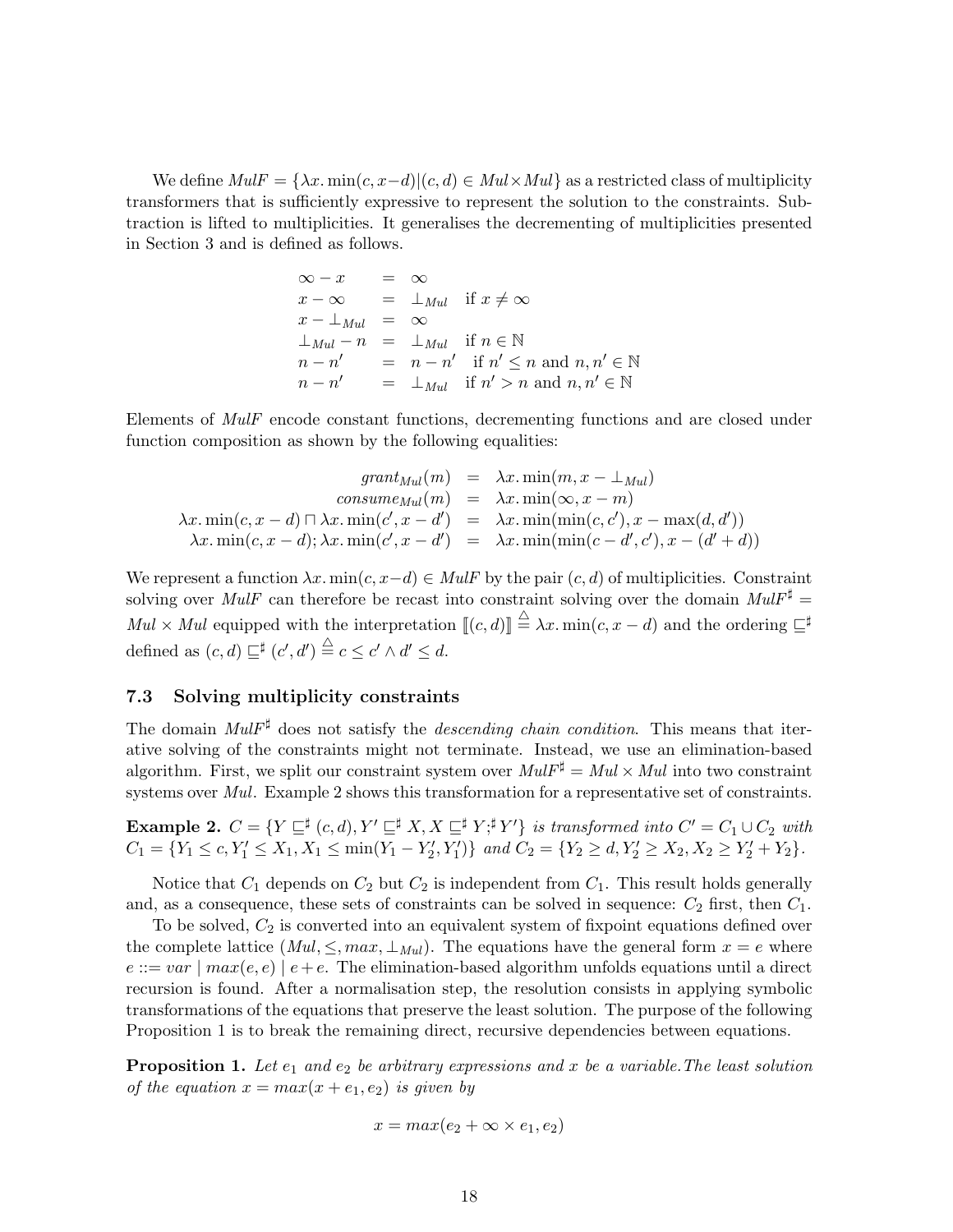

Figure 7: A CFG graph

It should be noted that the use of Proposition 1 might compromise termination if  $x$  occurs in  $e_2$ , in which case  $e_2$  gets duplicated and hence also the number of occurrences of x. For this more complicated case, we refer to the more complex techniques proposed by Su and Wagner [22] and Leroux and Sutre [14] that mix iteration and symbolic unfolding.

Given a solution for  $C_2$ , the solution of  $C_1$  can be computed by standard fixpoint iteration as the domain  $(Mul, \leq, min, \infty)$  does not have infinite descending chains. This provides multiplicity transformer solutions of the R-constraints.

**Example 3.** *Consider the CFG graph of Figure 7. Dotted arrows represent intra-procedural*  $\binom{TG}{\rightarrow}$  edges and bold arrows represent inter-procedural  $\binom{CG}{\rightarrow}$  edges. Nodes are identified by a *lower case letter. The* R *constraints, obtained according to Figure 5, are:*

$$
R_a \subseteq \text{consume}(p); R_b
$$
  
\n
$$
R_b \subseteq R_d; R_c \qquad R_b \subseteq R_g; R_c
$$
  
\n
$$
R_c \subseteq \lambda x.x
$$
  
\n
$$
R_d \subseteq \text{grant}(p, 1); R_e \qquad R_d \subseteq \text{grant}(p, 1); R_f
$$
  
\n
$$
R_e \subseteq \lambda x.x
$$
  
\n
$$
R_f \subseteq R_a; R_e
$$
  
\n
$$
R_g \subseteq \lambda x.x
$$

*These constraints give rise to an equivalent system of equations (see Nielson* et al. *[17] for a formal justification) obtained by taking the lower bound of expressions constraining the same variable. Here, the lower bound is the point-wise* min *function that we shall write* ⊓*. The fixpoint equations are therefore as follows:*

$$
R_a = \text{cosume}(p); R_b
$$
  
\n
$$
R_b = (R_d; R_c) \sqcap (R_g; R_c)
$$
  
\n
$$
R_c = \lambda x.x
$$
  
\n
$$
R_d = (\text{grant}(p, 1); R_e) \sqcap (\text{grant}(p, 1); R_f)
$$
  
\n
$$
R_e = \lambda x.x
$$
  
\n
$$
R_f = R_a; R_e
$$
  
\n
$$
R_g = \lambda x.x
$$

*After unfolding, we obtain a recursive equation in*  $R_d$ ,

$$
R_d = grant(p, 1) \sqcap (grant(p, 1); consume(p); (R_d \sqcap \lambda x.x))
$$

*which, after symbolic simplifications, becomes*

$$
R_d = (\lambda x.1) \sqcap ((\lambda x.0); (R_d \sqcap \lambda x. x))
$$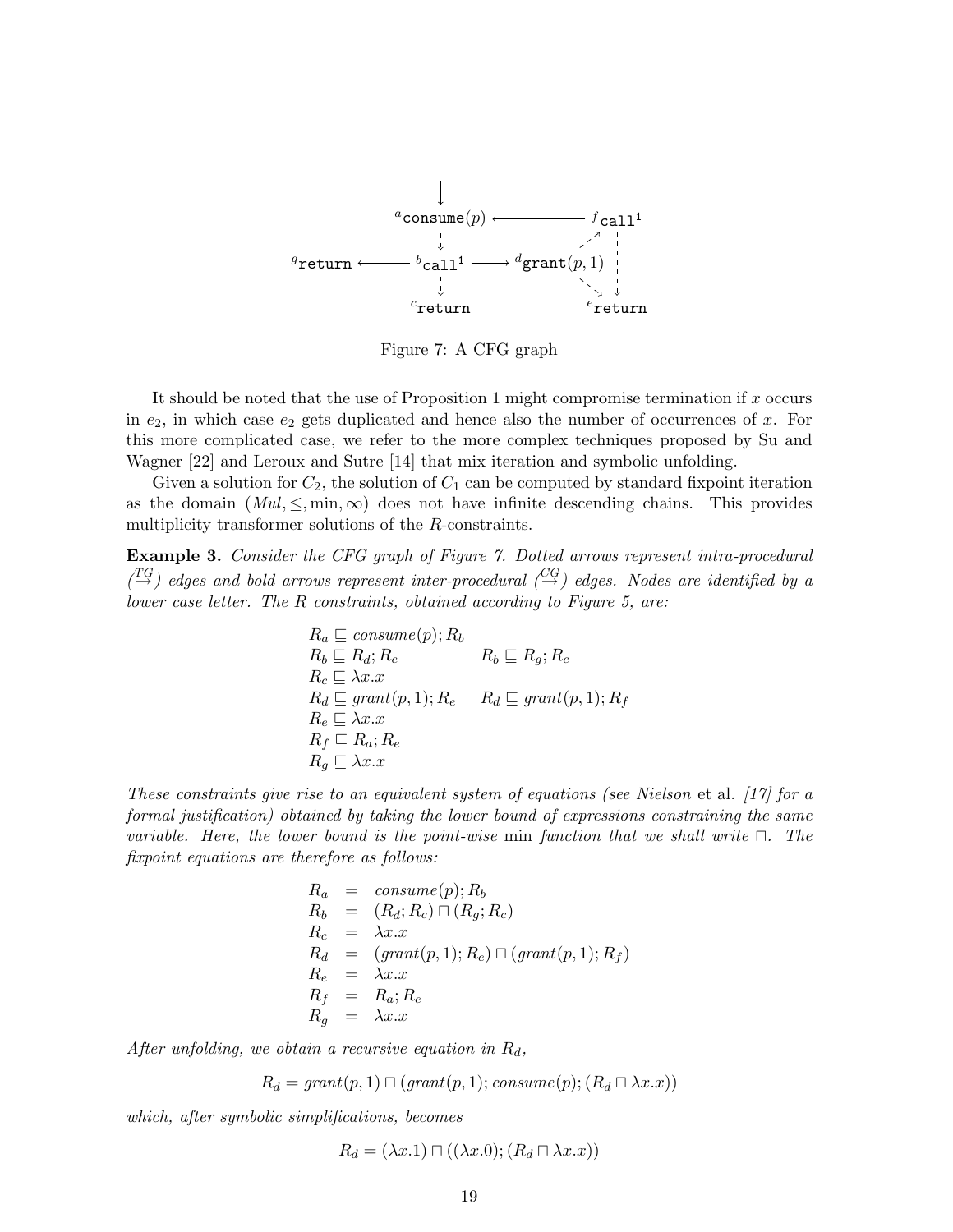*This latter equation can be rewritten as*  $R_d(x) = \min(1, \min(R_d(0), 0)) = \min(0, R_d(0))$  *In this particular case, the* greatest *solution can be computed by standard fixpoint iteration over the* MulF domain. The iteration starts from the greatest function  $R_d^0 = \lambda x.\infty$ . We then *obtain*  $R_d^1 = \lambda x.0$  *because*  $R_d^1(x) = \min(0, R_d^0(0)) = \min(0, \infty) = 0$ . As we have  $R_d^2(x) =$  $\min(0, \min(R_d^1(0)) = 0 = R_d^1(x)$ , this is actually the greatest solution.

*Given* Rd*, the other transfer functions can be easily deduced.*

$$
R_a = R_f = \lambda x . min(0, x - 1)
$$
  
\n
$$
R_b = R_e = R_g = \lambda x . min(0, x)
$$
  
\n
$$
R_d = \lambda x . x
$$
  
\n
$$
R_d = \lambda x . 0
$$

*The transfer function* R<sup>a</sup> *which under-approximates the permissions at the method exit (* i.e., *node* c) is such that  $R_a(n) = 0$  for all  $n \geq 1$ . As a result, this piece of program is only *permission-safe if it is called with at least one permission of type* p*. Moreover, in the worst case, all these permissions will be either consumed or overridden by a* grant *and the number of permission at node* c *will be zero. Note that this result is tight, as shown by the execution trace* a:s, b:s, d:b:s, f :b:s, a:f :b:s, b:f :b:s, g:b:f :b:s, c:f :b:s, e:b:s, c:s *which reaches the return node labeled* c *with zero permissions left.*

### **8 Related work**

To the best of our knowledge, this article presents the first formal model of the Java MIDP access control mechanism. A number of articles deal with access control in Java and C♯ but they have focused on the stack inspection mechanism and the notion of granting permissions to code through privileged method calls. Earlier work by some of the present authors [7, 13] proposed a semantic model for stack inspection but was otherwise mostly concerned with proving behavioural properties of programs that use these mechanisms. They differ from the present work because the access control check in MIDP does not involve a stack walk. In addition, the multiplicative aspect of permissions is absent in the work stack inspection, meaning that the core analysis is over a different kind of domain. The closest of our own work is perhaps the technique for computing interfaces for stack inspection [5], in which we compute the set of permissions required for a method to execute without raising a security exception due to a failed stack inspection.

Closer in aim with the present work is that of Pottier *et al.* [19] on verifying that stack inspecting programs do not raise security exceptions because of missing permissions, but the program model (the lambda calculus) is different and the abstract domain is sets of permissions. Bartoletti *et al.* [3] also aim at proving that stack inspecting applets will not cause security exceptions and propose the first proper modelling of exception handling. Both these works prove properties that allow to execute the program without dynamic permission checks. In this respect, they establish the same kind of property as we do in this paper. However, the works cited above do not deal with multiplicities of permissions and do not deal with the aspect of permissions granted on the fly through user interaction. The analysis of multiplicities leads to systems of numerical constraints which do not appear in the stack inspecting analyses.

Language-based access control has been studied for various idealised program models. Igarashi and Kobayashi [12] propose a static analysis for verifying that resources are accessed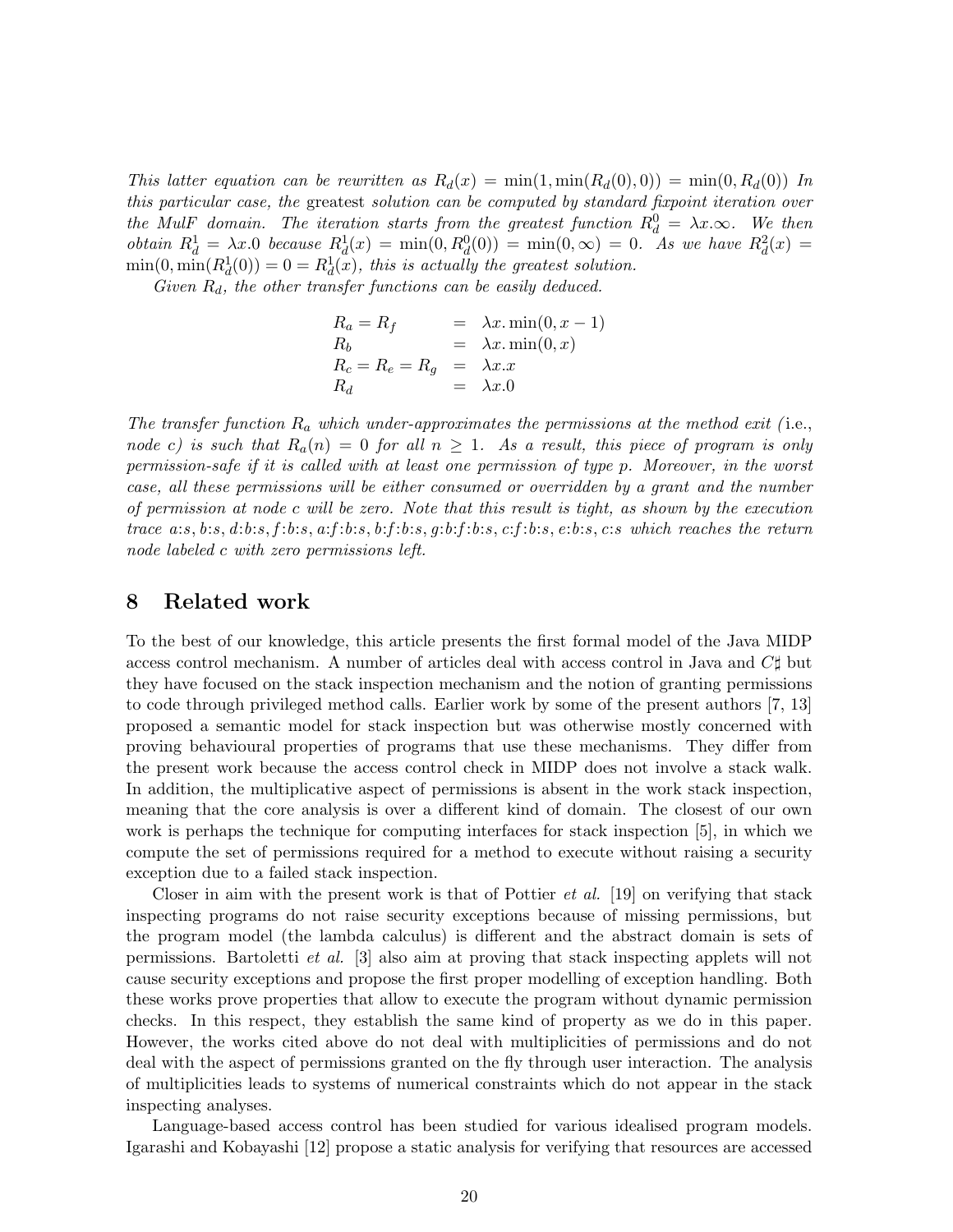according to access control policies specified *e.g.* by finite-state automata, but do not study specific language primitives for implementing such an access control. Closer to the work presented in this article is that of Bartoletti *et al.* [4] who propose with  $\lambda^{\parallel}$  a less general resource access control framework than Igarashi and Kobayashi, and without explicit notions of resources, but are able to ensure through a static analysis that no security violations will occur at run-time. They rely for that purpose on a type and effect system on  $\lambda^{\parallel}$  from which they extract history expressions further model-checked. In the context of mobile agent, Hennessy and Riely [11] have developed a type system for the  $\pi$ -calculus with the aim of ensuring that a resource is accessed only if the program has been granted the appropriate permission (capability) previously. In this model, resources are represented by locations in a  $\pi$ -calculus term and are accessed via channels. Permissions are now capabilities of executing operations (*e.g.* read, transmit) on a channel. Types are used to restrict the access of a term to a resource and there is a notion of sub-typing akin to our order relation on permissions. The notion of multiplicities is not dealt with but could probably be accommodated by switching to types that are multi-sets of capabilities. Our of only having one kind of permission for each resource type has a counterpart in their restriction to at most one capability for each channel. Like in our work, there is a proof of a "subject reduction" result stating that well-typed programs do not go wrong.

Our analysis is closely related to the work by Chander *et al.* [8] on combining static analysis with dynamic (run-time) checks for enforcing bounds on the resource consumption. The setting and the basic safety property considered in *loc. cit.* is similar to ours: both are concerned with programming the dynamic allocation and consumption of resources by inserting specific operations that allocate sufficient resources to accomplish a computation and both ensure statically that a program always acquires resources before consuming them.

The model of resources considered by Chander *et al.* is slightly simpler than ours as resources are just identified by name. In our setting this would correspond to having a resource type *e.g.*, Memory with one action 'allocate' that can be called a number of times according to how much memory is granted. However, nothing prevents an extension to the resource structure considered here. In addition, their resource allocation accumulates resources whereas we have opted for a non-accumulating allocation of permissions. For traditional resources such as memory, the accumulative allocation is natural. For permissions related to access control, we have argued that the non-accumulative allocation of permissions adheres more closely to the principle of giving the minimum amount of permissions needed for accomplishing a task.

The main technical difference between the two works lies in the expressiveness and the degree of automation of the underlying program analyses. The approach of Chander *et al.* relies on the programmer to provide loop invariants and pre- and post-conditions for methods in order to link program variables to the amount of resources available. These relational invariants allow powerful transformations such as hoisting resource allocations out of loops with variable bounds but in the current approach they must be provided by an external prover. In contrast, we have defined an analysis which is tailored to the type of applets that are downloaded on mobile devices but which can only handle restricted forms of loops. The benefits of this restriction is that the underlying resource analysis is inter-procedural and hence infers all necessary invariants and pre-/post-conditions fully automatically.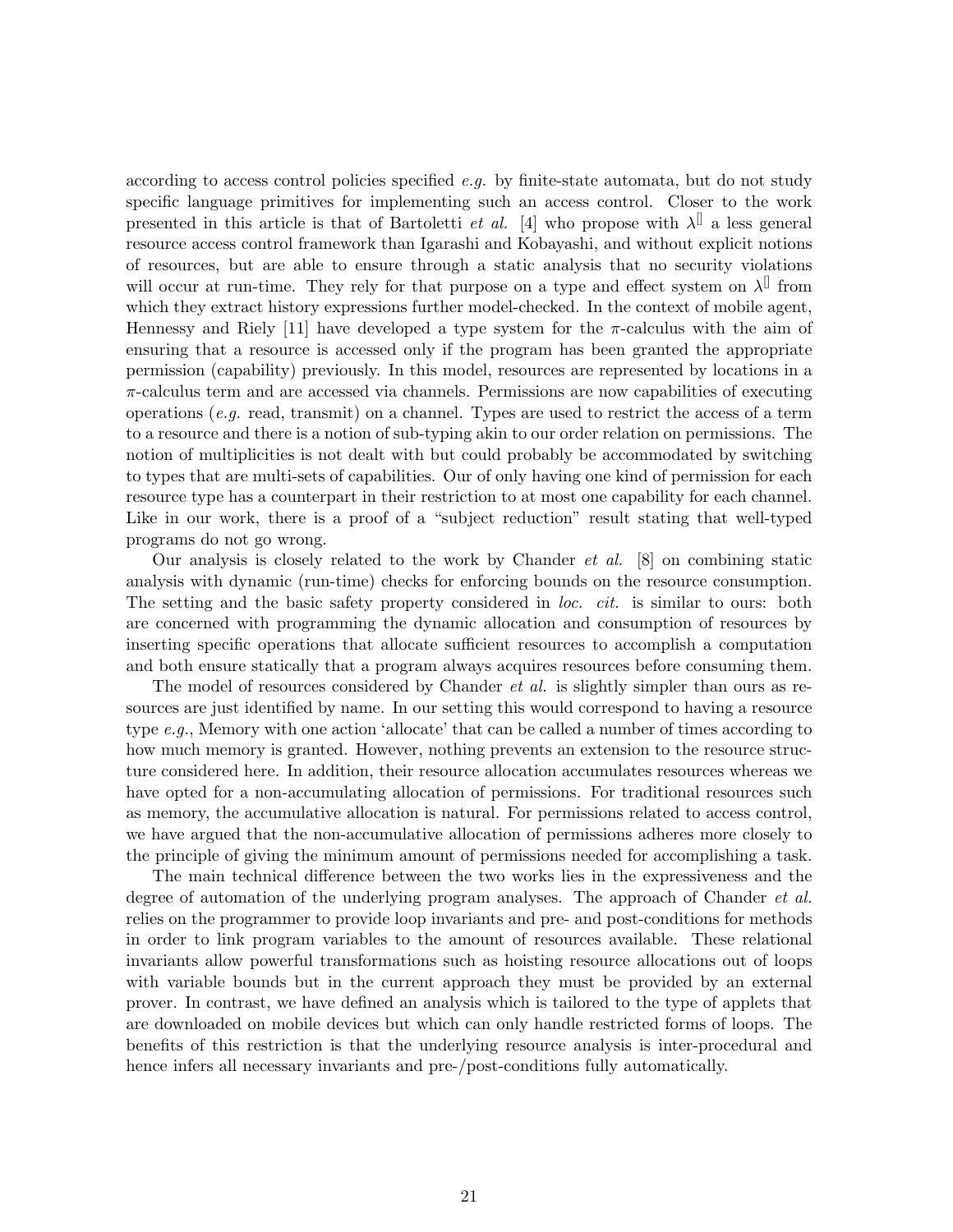## **9 Conclusions**

We have proposed an access control model for programs which dynamically acquire permissions to access resources. The model extends the current access control model of the Java MIDP profile for mobile telephones by introducing multiplicities of permissions together with explicit instructions for granting and consuming permissions. These instructions allow to improve the usability of an application by fine-tuning the number and placement of user interactions that ask for permissions. In addition, programs written in our access control model can be formally and statically verified to satisfy the fundamental property that a program does not attempt to access a resource for which it does not have the appropriate permission. The formalisation is based on a model of permissions which extends the standard object  $\times$  action model with multiplicities. We have given a formal semantics for the access control model, defined a constraint-based analysis for computing the permissions available at each point of a program, and shown how the resulting constraint systems can be solved. To the best of our knowledge, it is the first time that a formal treatment of the Java MIDP model has been proposed.

The present model and analysis has been developed in terms of control-flow graphs and has ignored the treatment of data such as integers *etc*. By combining our analysis with standard data flow analysis we can obtain a better approximation of integer variables and hence, e.g., the number of times a permission-consuming loop is executed. Allowing a grant to take a variable as multiplicity parameter combined with a relational analysis based on polyhedra would allow to verify a program as the following.

> grant( sendSMS (\*), addr\_book . length ) ;  $\frac{1}{2}$  *0*  $\leq$  *addr\_book.length* =  $\#SMSpermssions$ for  $(i = 0, i < addr\_book.length, i++)$  $// 0 < addr\_book.length - i \leq #SMSperiments$ if (\*) consume (SMS( addr\_book [i].no),send ); *// 0* ≤ *#SMSpermissions*

Here, the number of requested permissions depends on the size of the address book data structure, and the verification needs to establish a relation between several program entities in order to prove that the number of permissions is always non-negative.

The permission analysis presented here is not complete in the sense that there are certain graphs whose traces are all safe but that are not deemed secure by the analysis. For instance, consider the following graph:

> $^a$ call $^1$  --->  $^b$ grant $(p, 0)$  --->  $^c$ consume $(p)$  -->  $^d$ return  $^e$ call $^1$  -- $^f$ return

The analysis computes that at node c there are no permission of type  $p$ . As a consequence, it concludes that the following consume operation might be responsible for a security violation. Actually, because the call from node a to node e never returns, the consume of node c never gets executed and no security violation is ever raised. In general, inaccessible nodes in the CFG may be flagged by the analysis as responsible for security violations despite the fact that they will never be executed. The analysis can be strengthened by first computing reachable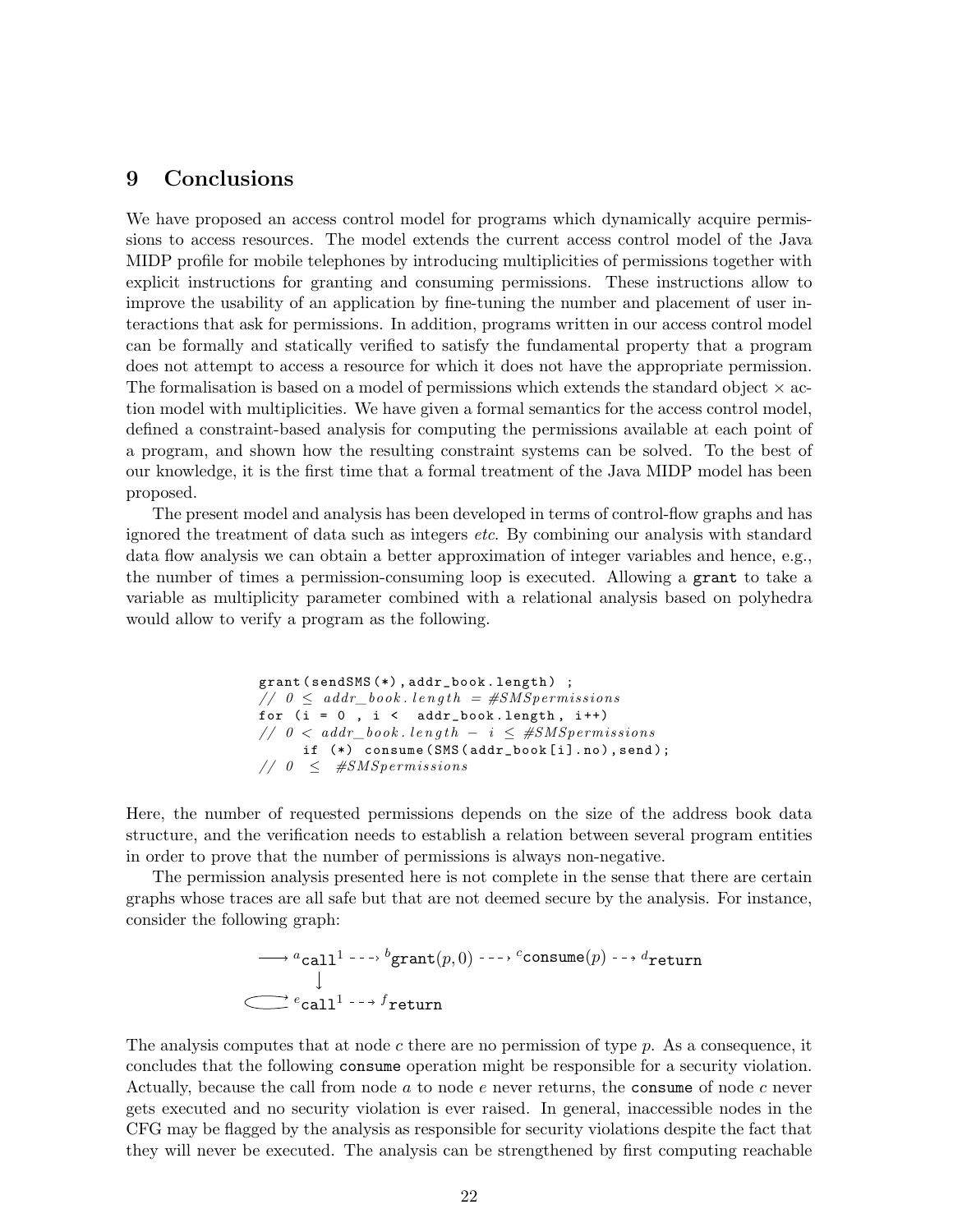nodes and only launch the permission analysis on these. For reachable nodes, we conjecture that the analysis is computing tight bounds for permission multiplicities *i.e,* for each node  $n$ , there is a trace of graph reaching n such that the permission multiplicities are those computed by the analysis. If this conjecture holds, as reachability can be computed exactly for our model of programs, the permission analysis would then be complete. Completeness is useful to understand and eliminate certain potential sources of false alarms when our analysis is combined with other analyses. Indeed, only the CFG construction can be blamed for a program being wrongly flagged as violating the permission policy. To eventually prove program safety, the CFG construction would have to be refined in order to rule out the false alarms.

This work is intended for serving as the basis for a Proof Carrying Code (PCC) [16] architecture aiming at ensuring that a program will not use more resources than what have been declared. In the context of mobile devices, where inappropriate use of such resources could have an economic (via premium-rated SMS for instance) or privacy (via address-book access) impact, this would provide improved confidence in programs without resorting to third-party signature. The PCC certificate would consist of the precomputed  $P_n$  and  $R_n^e$ . The host device would then check that the transmitted certificate is indeed a solution. Note that no information is needed for intra-procedural instructions other than grant and consume—this drastically reduces the size of the certificate.

As pointed out in Section 4, the CFGs on which the verification is done can be constructed automatically using well-known control flow analyses. As a consequence, the entire verification can be made fully automatic. However, in order to make the current work practical in the MIDP platform, there are a several issues to be solved, including a number of static analyses such as analysis of strings and aliases. The major challenge specific to this application domain is that this has to be integrated into a larger model of interactive midlets that use objectoriented graphical user interfaces to present security screens to the user. In more technical terms, the CFGs here should be grafted into a larger structure that describes where control flows depending on which screen is presented to the user and which (virtual) button the user presses. Such structures are sometimes called navigation graphs and automatic analyses for constructing such graphs are only starting to emerge [9].

#### **References**

- [1] Alexander Aiken. Introduction to set constraint-based program analysis. *Science of Computer Programming*, 35(2):79–111, 1999.
- [2] Bandera. http://bandera.projects.cis.ksu.edu.
- [3] Massimo Bartoletti, Pierpaolo Degano, and Gian Luigi Ferrari. Static analysis for stack inspection. *Electronic Notes in Computer Science*, 54, 2001.
- [4] Massimo Bartoletti, Pierpaolo Degano, and Gian Luigi Ferrari. History-based access control with local policies. In *Proceedings of the 8th International Conference on Foundations of Software Science and Computational Structures (FOSSACS 2005)*, volume 3441 of *Lecture Notes in Computer Science*, pages 316–332. Springer-Verlag, 2005.
- [5] Frédéric Besson, Thomas de Grenier de Latour, and Thomas Jensen. Interfaces for stack inspection. *Journal of Functional Programming*, 15(2):179–217, 2005.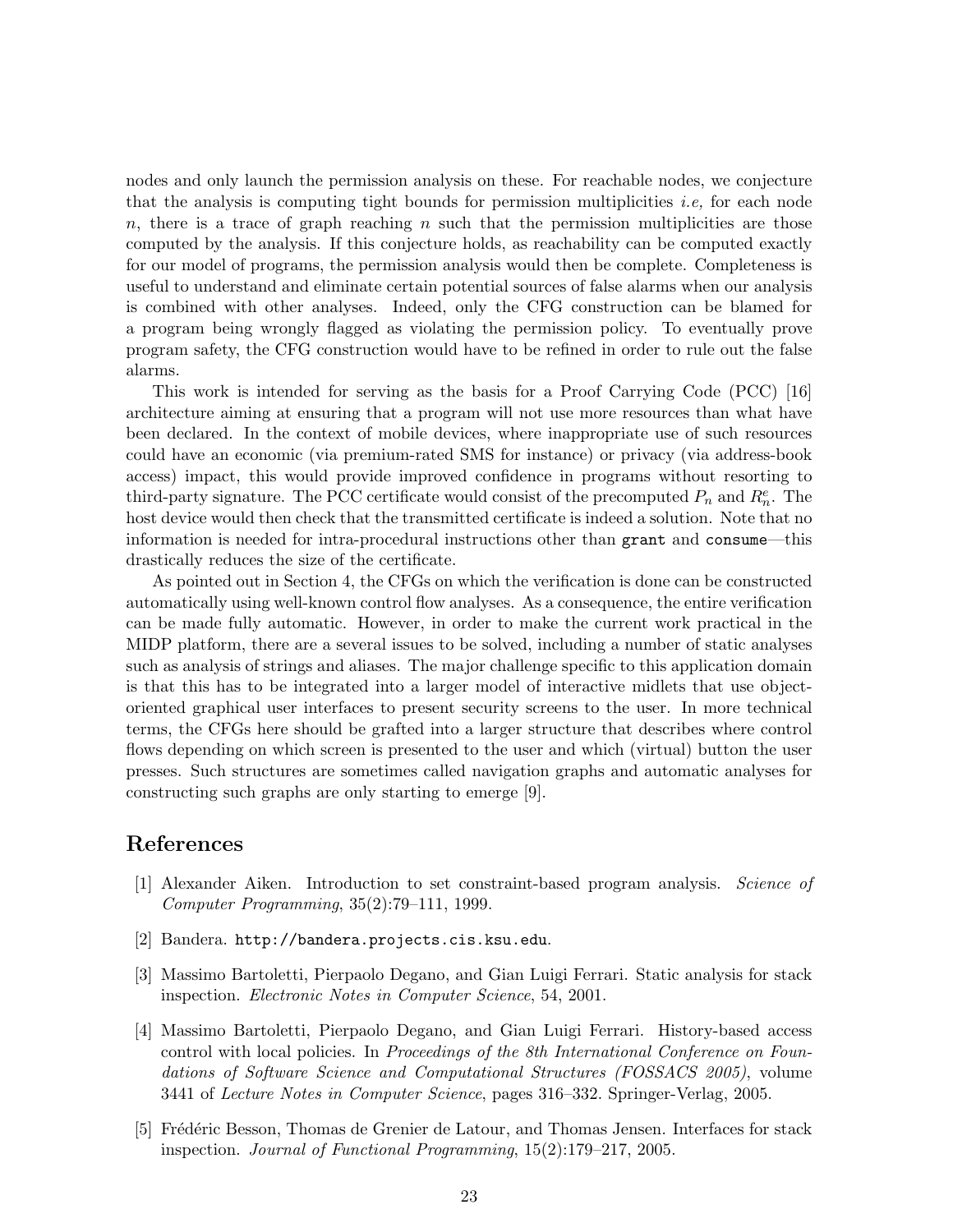- [6] Frédéric Besson, Guillaume Dufay, and Thomas Jensen. A formal model of access control for mobile interactive devices. In *Proceedings of the 11th European Symposium On Research In Computer Security (ESORICS'06)*, volume 4189 of *Lecture Notes in Computer Science*. Springer-Verlag, 2006.
- [7] Frédéric Besson, Thomas Jensen, Daniel Le Métayer, and Tommy Thorn. Model ckecking security properties of control flow graphs. *Journal of Computer Security*, 9:217–250, 2001.
- [8] Ajay Chander, David Espinosa, Nayeem Islam, Peter Lee, and George C. Necula. Enforcing resource bounds via static verification of dynamic checks. In *Proceedings of the 14th European Symposium on Programming (ESOP 2005)*, volume 3444 of *Lecture Notes in Computer Science*, pages 311–325. Springer-Verlag, 2005.
- [9] Pierre Crégut. Extracting control from data: user interfaces of MIDP applications. In *Trustworthy Global Computing 2007 (TGC'07)*, volume 4912 of *Lecture Notes in Computer Science*. Springer-Verlag, 2007.
- [10] Cedric Fournet and Andy Gordon. Stack inspection: theory and variants. In *Proceedings of the 29th ACM Symposium on Principles of Programming Languages (POPL'02)*. ACM Press, 2002.
- [11] Matthew Hennessy and James Riely. Resource access control in systems of mobile agents. *Information and Computation*, 173(1):82–120, 2002.
- [12] Atsushi Igarashi and Naoki Kobayashi. Resource usage analysis. In *Proceedings of the 29th ACM Symposium on Principles of Programming Languages (POPL'02)*, pages 331– 342. ACM Press, 2002.
- [13] Thomas Jensen, Daniel Le Métayer, and Tommy Thorn. Verification of control flow based security properties. In *Proceedings of the 20th IEEE Symposium on Security and Privacy*, pages 89–103. IEEE Computer Society, 1999.
- [14] Jérôme Leroux and Grégoire Sutre. Accelerated data-flow analysis. In *Proceedings of the 14th International Symposium on Static Analysis (SAS'2007)*, volume 4634 of *Lecture Notes in Computer Science*, pages 184–199. Springer-Verlag, 2007.
- [15] Jon K. Millen. A resource allocation model for denial of service. In *Proceedings of the IEEE Symposium on Security and Privacy*, pages 137–147. IEEE Computer Society Press, 1992.
- [16] George C. Necula. Proof-carrying code. In *Proceedings of the 24th ACM Symposium on Principles of Programming Languages (POPL'97)*, pages 106–119. ACM Press, 1997.
- [17] Flemming. Nielson, Hanne Riis. Nielson, and Chris. Hankin. *Principles of Program Analysis*. Springer, 1999.
- [18] D. Pichardie. Bicolano Byte Code Language in Coq. http://mobius.inria.fr/ bicolano., 2006.
- [19] François Pottier, Christian Skalka, and Scott F. Smith. A systematic approach to static access control. In *Proceedings of the 10th European Symposium on Programming (ESOP*